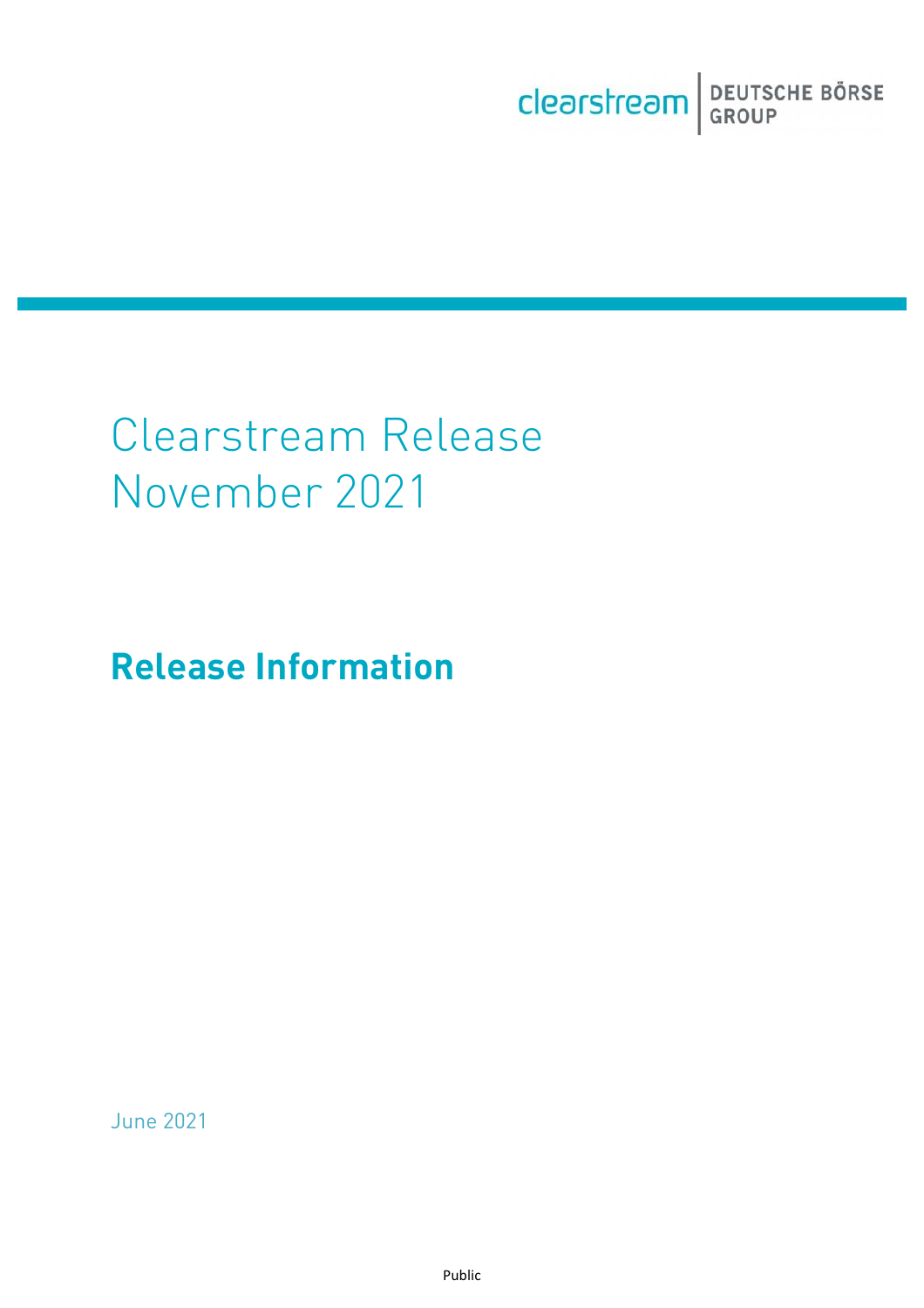#### **Clearstream Release November 2021- Release Information**

November 2021

This document is the property of Clearstream Banking and information in this document may not be reproduced or transmitted in any form or for any purpose, other than for intended business use, without the express written consent of Clearstream Banking. Clearstream Banking (or Clearstream) in this document refers collectively to Clearstream Banking S.A. (CBL) and Clearstream Banking AG (CBF). When referring to Clearstream in this document, this shall also apply to LuxCSD S.A. unless otherwise specified.

Clearstream Banking has based this document on information obtained from various sources but the information has not been independently verified. Clearstream Banking makes no guarantees, representations or warranties and accepts no responsibility or liability as to the accuracy or completeness of the information, and under no circumstances will it be liable for any loss or damage caused by reliance on any opinion, advice or statement made in this document. Information in this document is subject to change without notice.

© Copyright Clearstream Banking S.A. (2021). All rights reserved.

Clearstream is a trademark of Clearstream Services S.A.

SWIFT is a registered trademark of the Society for Worldwide Interbank Financial Telecommunication.

Clearstream Banking S.A. is a Deutsche Börse Group company.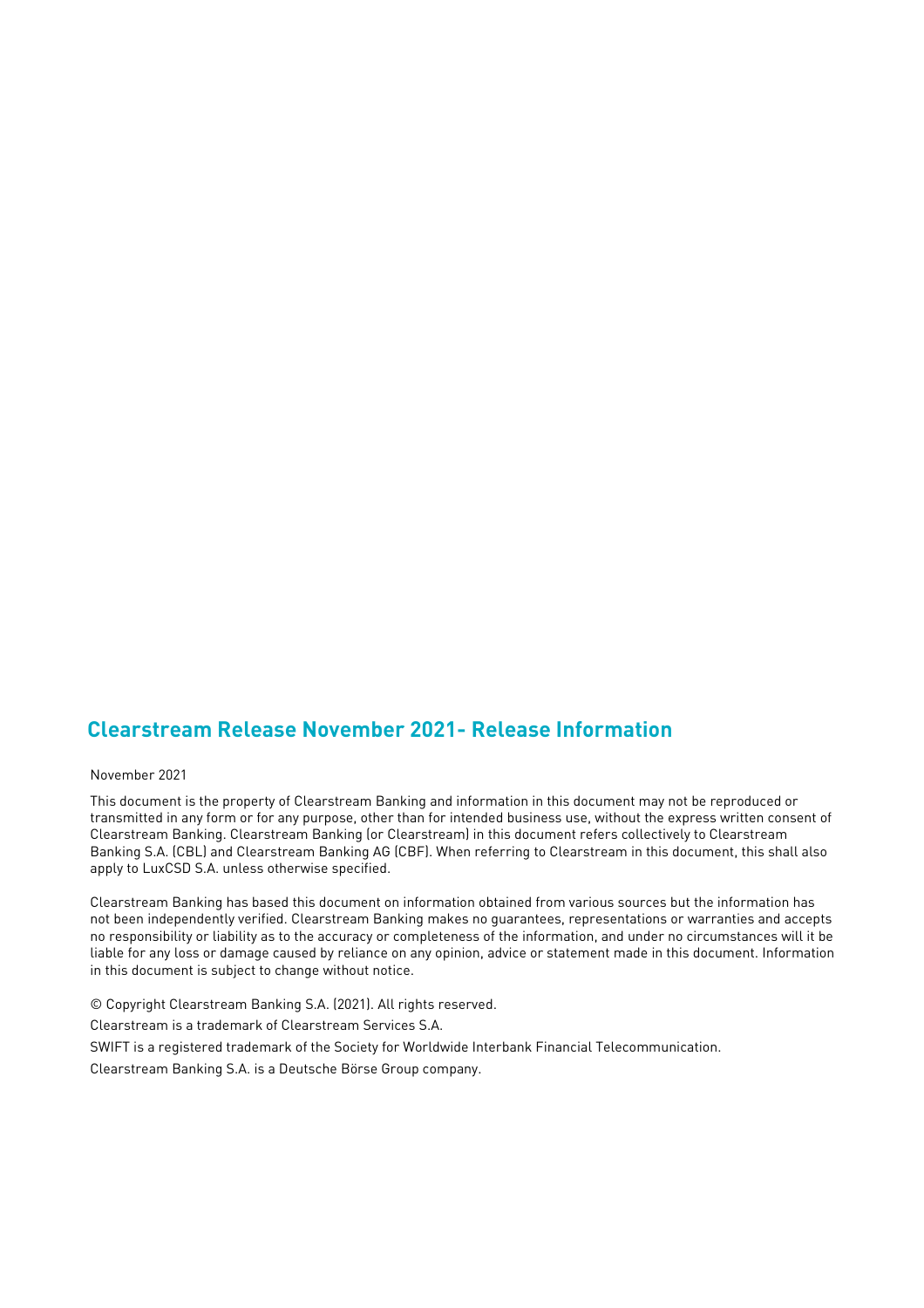### <span id="page-2-0"></span>**Foreword**

On Monday 22 November 2021, Clearstream<sup>1</sup> will implement a number of changes related to the SWIFT Standard MT Release 2021. Impacted media channels include Xact via SWIFT, Xact File Transfer, Xact Web Portal and CreationOnline.

This document consolidates and updates the details of these changes to enable customers to make any required changes.

The respective documentation and guides associated with the impacted products and services will be updated to reflect the enhancements in due course.

Note: In some cases, this document will not contain the details of enhancements where a separate announcement has been published to address the needs of a particular product or service.

#### **Further information**

For further information about our products and services, please visit [www.clearstream.com](http://www.clearstream.com/) or contact Clearstream Client Services or your Relationship Officer.

You will find the relevant contact details at [www.clearstream.com,](http://www.clearstream.com/ci/dispatch/en/subcat/7PMJCA223MMIS) under Contacts & Client Services.

<sup>1.</sup> Clearstream refers collectively to Clearstream Banking, S.A. (CBL), Clearstream Banking AG (CBF) and LuxCSD S.A. (LuxCSD).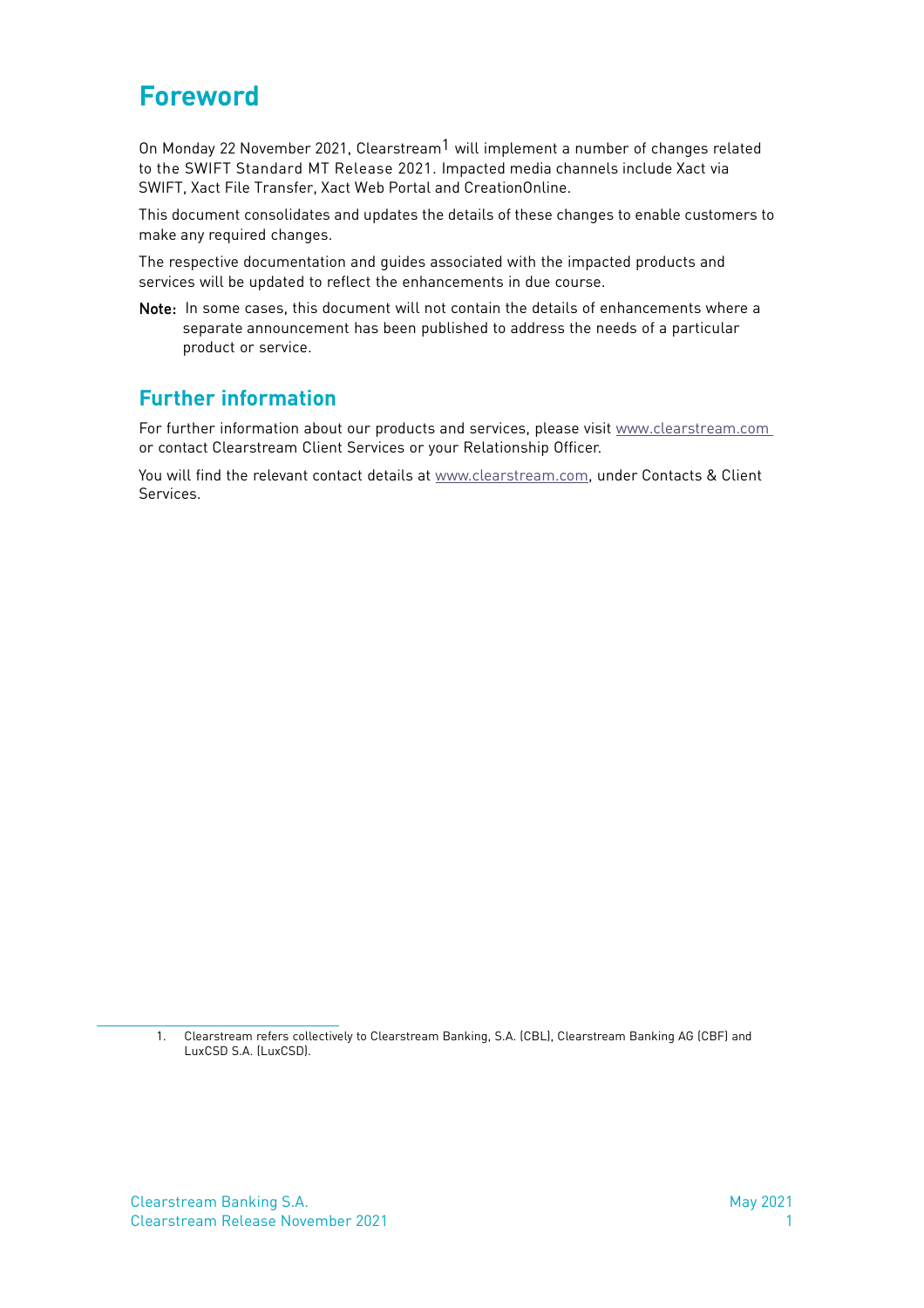### **Clearstream Release November 2021**

| 3. Unique sender's message reference 23 |  |
|-----------------------------------------|--|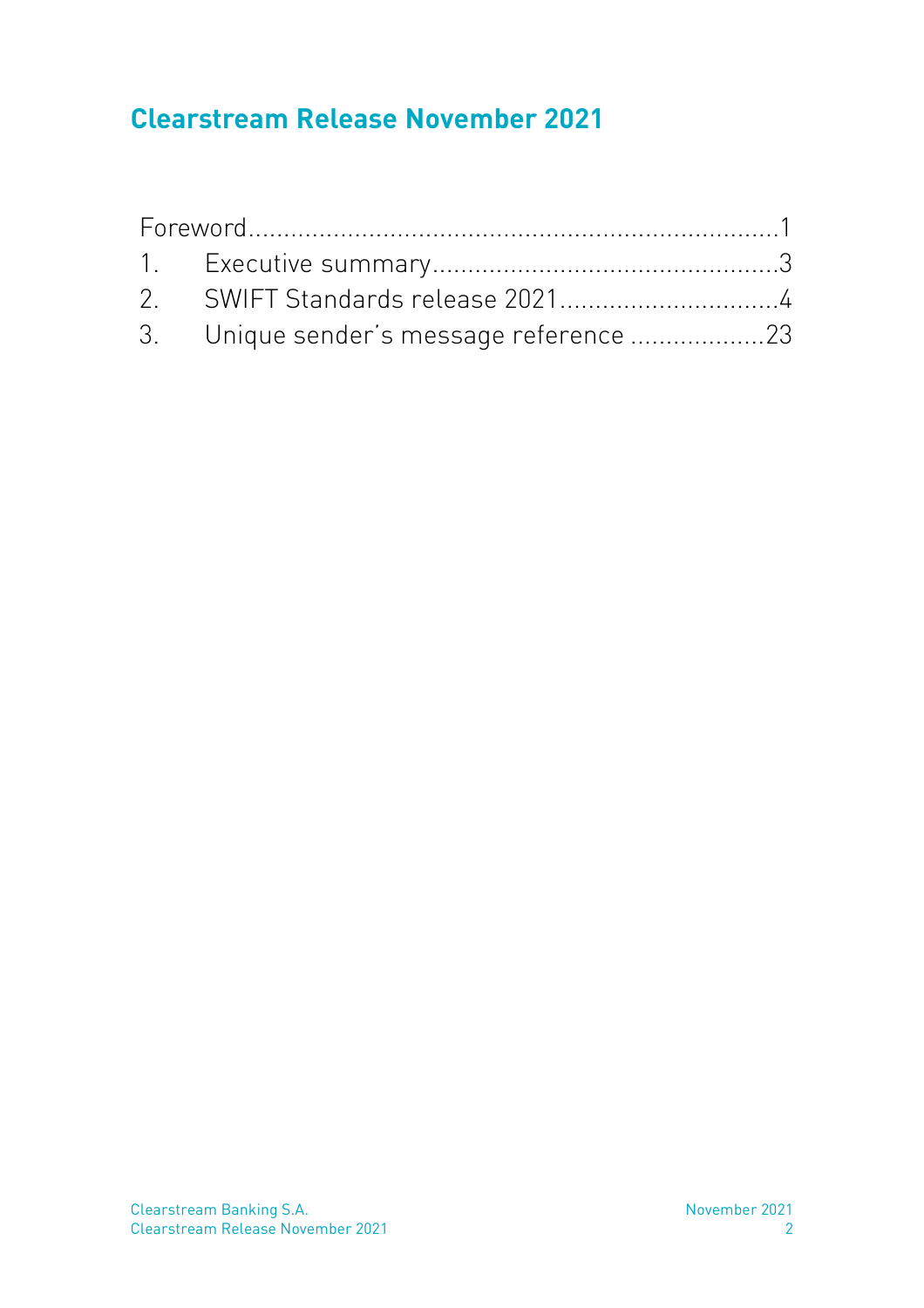### <span id="page-4-0"></span>**1. Executive summary**

On Monday 22 November 2021, as part of Clearstream's ongoing commitment to the timeliness and quality of our services to customers, Clearstream will implement quality enhancements to our existing services. The services impacted and a summary of the enhancements can be found below.

### **SWIFT Standards release 2021**

The enhancements include new and changed information for:

#### **Cash Instructions**

- MT103 Single customer credit transfer
- MT210 Notice to receive

#### **Asset services**

- MT564 Corporate Action Notification
- $\bullet$  MT564 IPAR
- MT564 CRA

#### **Settlement and reconciliation**

- MT540 543 Settlement Instruction
- MT544 547 Settlement Confirmation
- MT548 Settlement Status and Processing Advice
- MT578 Settlement Allegement Report

#### **Securities Statement**

- MT536 Statement of transactions report
- MT537 Statement of pending transactions report
- MT537 Statement of Pending Relocation Requests Report
- MT586 Statement of Settlement Allegements Report

#### **Triparty Collateral Management**

- MT527 Triparty Collateral Instruction
- MT558 Triparty Collateral Status and Processing Advice
- MT569 Triparty Collateral and Exposure Statement

### **Unique sender's message reference - new settlement validation rule**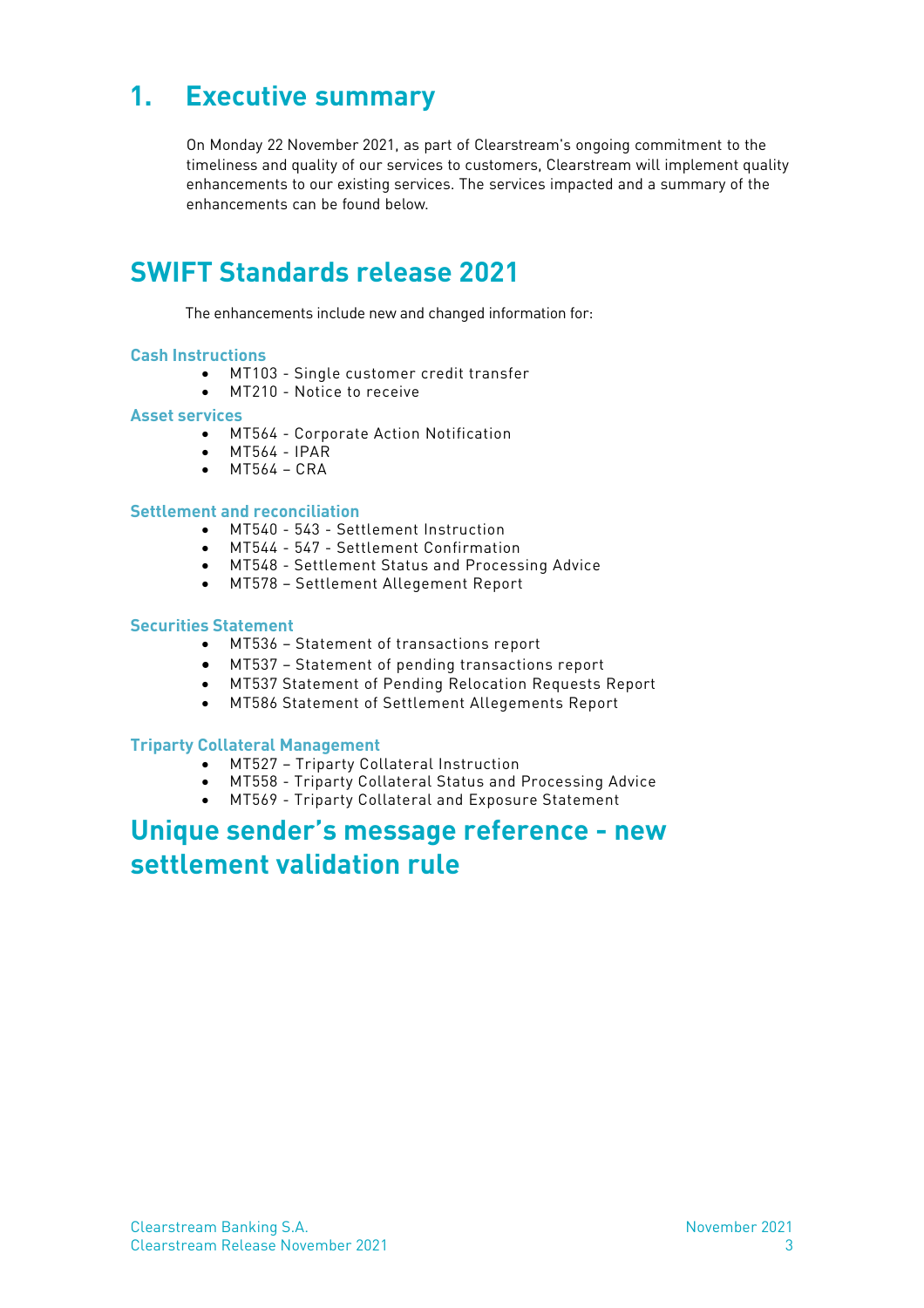### <span id="page-5-0"></span>**2. SWIFT Standards release 2021**

Changes to the messages are described in more detail below.

Changes apply to all formats (ISO, PDF, XLS and XML) across all connectivity channels (Xact via SWIFT,Xact File Transfer, Xact Web Portal and CreationOnline).

This section describes the changes to the ISO messages. All these changes are reflected as relevant in all corresponding reports in PDF, as well as Xact Web Portal and CreationOnline. When displayed in PDF reports or Xact Web Portal and CreationOnline lists and detailed views, the ISO fields are expressed as decodes.

Where relevant, this section distinguishes between different scenarios depending on the services used by customers, these are defined as follows:

If no usage type is defined, it is applicable to CBL accounts, CBF accounts using the OneClearstream service and LuxCSD accounts.

CBL usage: Applicable to CBL, CBF 6-series accounts and LuxCSD 43xxx accounts.

CBF usage: Applicable to CBF accounts using the OneClearstream service.

CBL/LuxCSD usage: Applicable to CBL, CBF 6-series accounts and all LuxCSD accounts. CBF/LuxCSD usage: Applicable to CBF, CBF 6-series accounts and all LuxCSD accounts.

#### **Cash Instructions**

#### **MT103 - Single Customer Credit Transfer**

| <b>Field</b>                | <b>Description</b>                                                                                                                                                                                                                                                                              | <b>Usage</b> |
|-----------------------------|-------------------------------------------------------------------------------------------------------------------------------------------------------------------------------------------------------------------------------------------------------------------------------------------------|--------------|
| <b>Mandatory</b>            |                                                                                                                                                                                                                                                                                                 |              |
| :50F::<br>(Qualifier)(Flag) | <b>Additional Network Validation Rules:</b><br>• A line starting with code number 3 (Country and Town) must be present.<br>. Code numbers 1 (Name of Ordering Customer), 2 (Address Line), and 3<br>(Country and Town) may be repeated. The same number must not occur more<br>than 2 times.    |              |
|                             | Removal of the following Network Validation Rule:<br>. Code Number 2 (Address Line) must not be used without code number 3<br>(Country and Town).                                                                                                                                               |              |
| Field                       | <b>Description</b>                                                                                                                                                                                                                                                                              | <b>Usage</b> |
| <b>Mandatory</b>            |                                                                                                                                                                                                                                                                                                 |              |
| :59F::<br>(Qualifier)(Flag) | <b>Additional Network Validation Rules:</b><br>• A line starting with code number 3 (Country and Town) must be present.<br>• Code numbers 1 (Name of Beneficiary Customer), 2 (Address Line), and 3<br>(Country and Town) may be repeated. The same number must not occur more<br>than 2 times. |              |
|                             | Removal of the following Network Validation Rule:<br>Cade Number $20$ Address Line must not be used without each number $20$ Country                                                                                                                                                            |              |

Code Number 2 (Address Line) must not be used without code number 3 (Country and Town).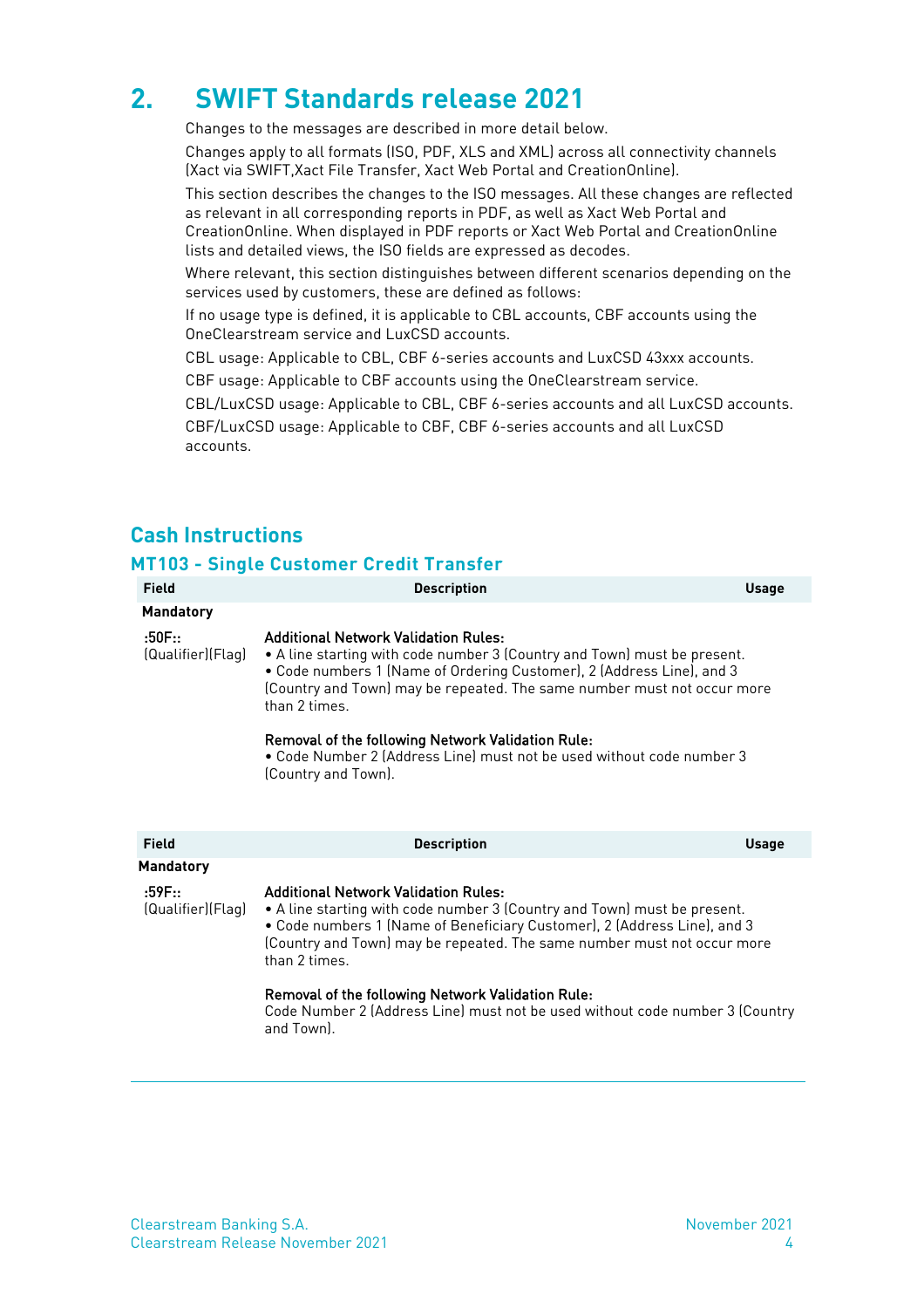#### **MT210 - Notice to receive**

(Country and Town).

| <b>Field</b>                | <b>Description</b>                                                                                                                                                                                                                                                                           | <b>Usage</b> |
|-----------------------------|----------------------------------------------------------------------------------------------------------------------------------------------------------------------------------------------------------------------------------------------------------------------------------------------|--------------|
| <b>Optional</b>             |                                                                                                                                                                                                                                                                                              |              |
| :50F::<br>(Qualifier)(Flag) | <b>Additional Network Validation Rules:</b><br>• A line starting with code number 3 (Country and Town) must be present.<br>. Code numbers 1 (Name of Ordering Customer), 2 (Address Line), and 3<br>(Country and Town) may be repeated. The same number must not occur more<br>than 2 times. |              |
|                             | Removal of the following Network Validation Rule:<br>. Code Number 2 (Address Line) must not be used without code number 3                                                                                                                                                                   |              |

Clearstream Banking S.A. November 2021 Clearstream Release November 2021 5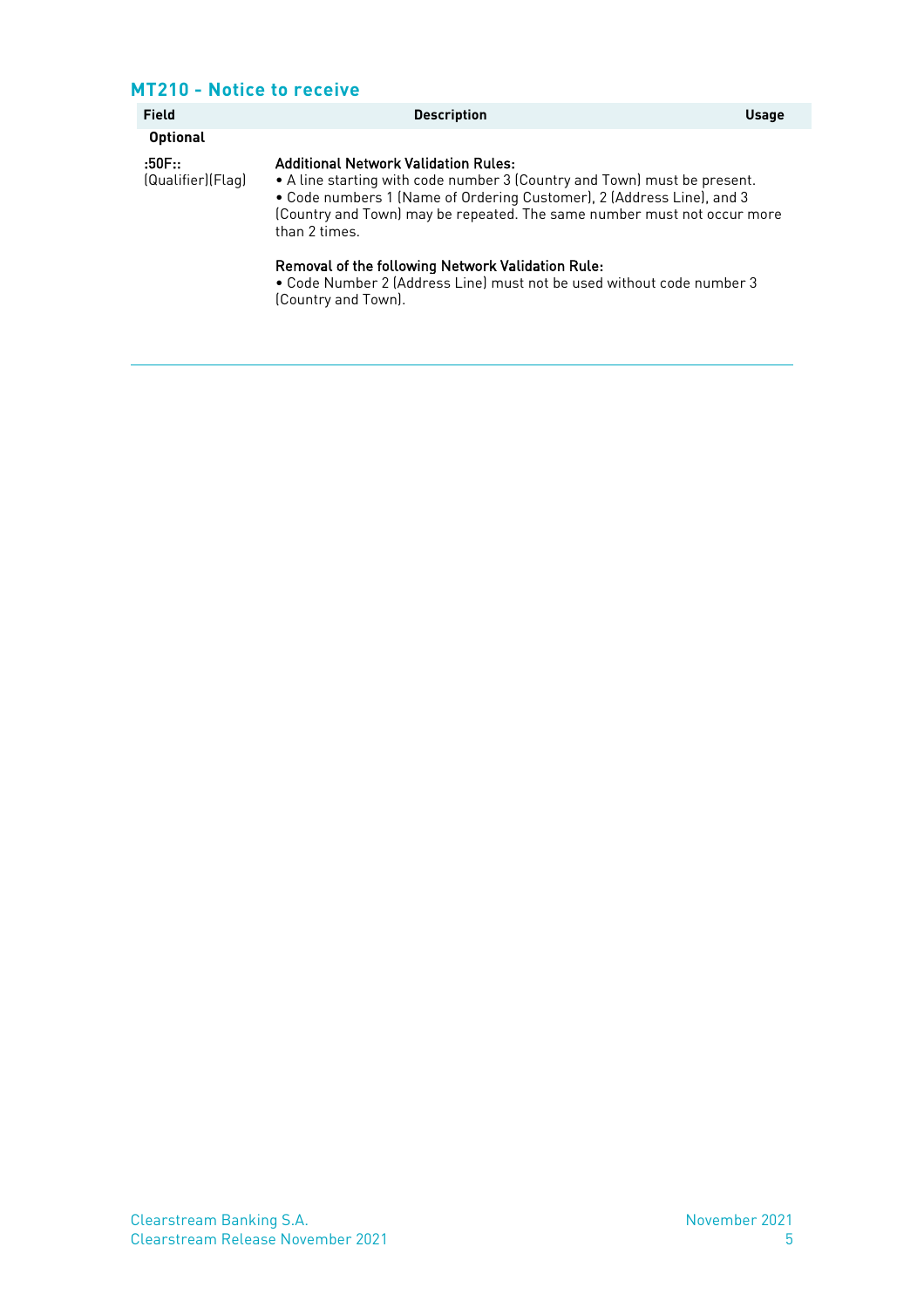#### **Settlement and reconciliation**

#### **MT536 – Statement of Transactions Report**

| <b>Field</b>                                                 | <b>Description</b>                                                                                                                                                                                                                                       | <b>Usage</b>                                                                                                                                                                          |
|--------------------------------------------------------------|----------------------------------------------------------------------------------------------------------------------------------------------------------------------------------------------------------------------------------------------------------|---------------------------------------------------------------------------------------------------------------------------------------------------------------------------------------|
| B1a2 Mandatory in Optional Subsequence - Transaction Details |                                                                                                                                                                                                                                                          |                                                                                                                                                                                       |
| :22F: SETR<br>(Qualifier)(Data Source Scheme)<br>(Indicator) | New indicator code <b>INTT</b> - Traded<br>Interest Changed - Relates to a cash<br>movement resulting from a change in<br>traded interest pursuant to a coupon<br>rate adjustment.                                                                       | Option F:4!c/[8c]/4!c<br>CBL usage                                                                                                                                                    |
| :22F::STCO                                                   | New indicator codes:                                                                                                                                                                                                                                     | Option F: 4! c/[8c]/4! c                                                                                                                                                              |
| (Qualifier)(Data Source<br>Scheme)(Indicator)                | <b>BPSS</b> - Partial successful buy-in.<br>Identifies settlement instructions<br>created as a result of a partial<br>successful buy-in.                                                                                                                 | - CBL usage:<br>22F::STCO//BPSS and<br>22F::STCO/REGL/BSSP will be<br>reported as received in the<br>instructions<br>- CBF and LuxCSD<br>22F::STCO//BPSS if<br>settlement instruction |
|                                                              |                                                                                                                                                                                                                                                          | received with<br>22F::STCO//BPSS or<br>22F::STCO/REGL/BSSP                                                                                                                            |
|                                                              | <b>INTS - Internalised Settlement. The</b><br>instruction was settled by the<br>settlement internaliser/account<br>servicer (for example, custodian) in its<br>own books and not through a<br>securities settlement system (for<br>example, CSD system). | Option F:4!c/[8c]/4!c<br>CBL usage                                                                                                                                                    |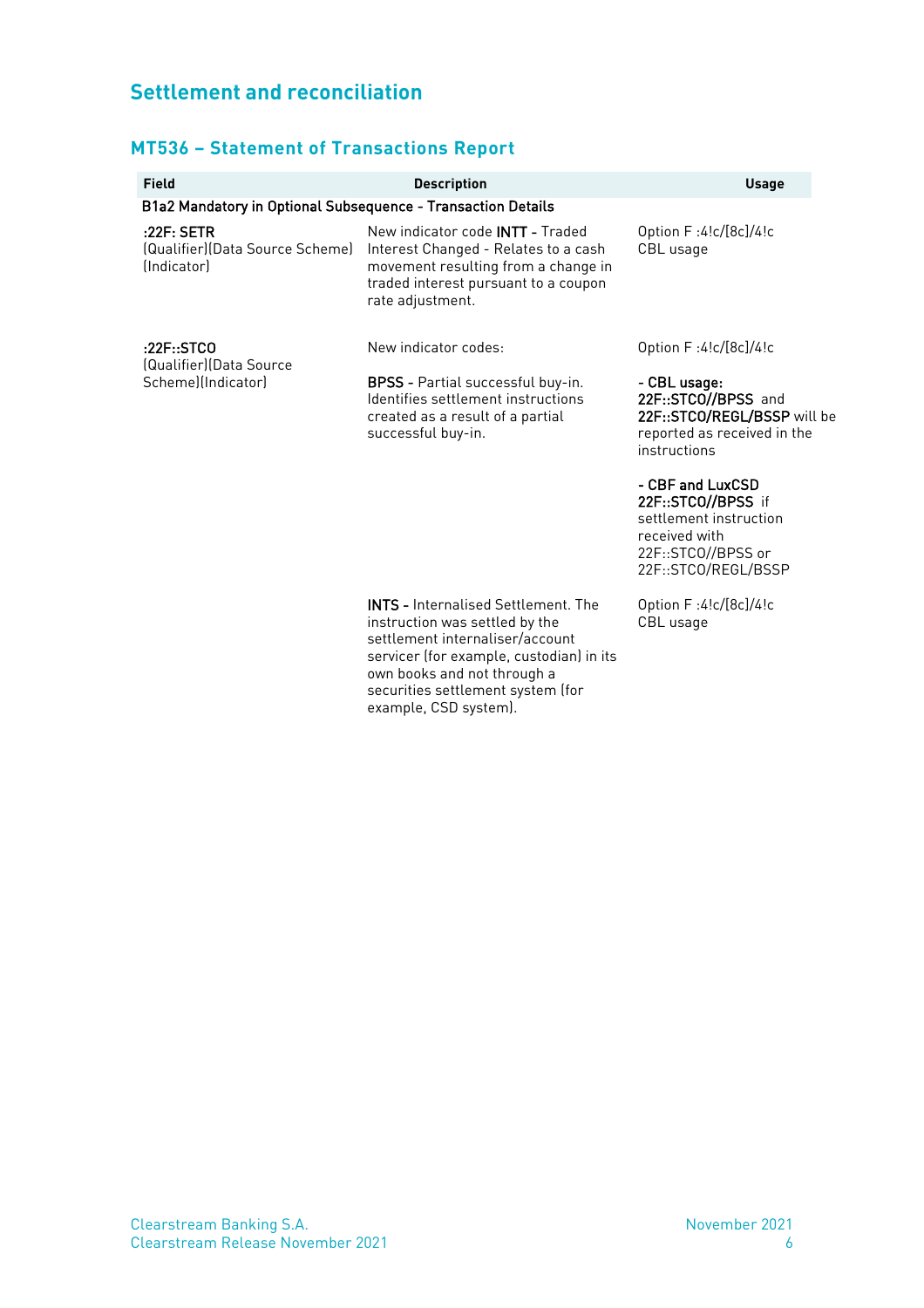#### **MT537 – Statement of Pending Transactions report**

#### **and**

#### **MT537 Vestima Transfer Service Statement of Pending Transactions**

| <b>Field</b>                                                                                     | <b>Description</b>                                                                                                                                                                                                                                       | <b>Usage</b>                                                                                                                   |
|--------------------------------------------------------------------------------------------------|----------------------------------------------------------------------------------------------------------------------------------------------------------------------------------------------------------------------------------------------------------|--------------------------------------------------------------------------------------------------------------------------------|
| B1 Mandatory in Optional Repetitive Subsequence - Reason                                         |                                                                                                                                                                                                                                                          |                                                                                                                                |
| :24B: PPRC<br>(Qualifier)(Data Source Scheme)<br>(Indicator)                                     | New reason code:<br><b>PREA</b> Your Instruction on Hold - Your<br>instruction is on hold/frozen/in a preadvice<br>mode.                                                                                                                                 | Option B:4!c/[8c]/4!c                                                                                                          |
| 24B::PEND - Pending Reason<br>(Qualifier)(Data Source Scheme)<br><i><u><b>Indicatorl</b></u></i> | Reason code CYCL - Awaiting Next<br>Settlement Cycle will be removed                                                                                                                                                                                     | Option B:4!c/[8c]/4!c                                                                                                          |
| <b>B2b Mandatory in Optional Subsequence - Transaction Details</b>                               |                                                                                                                                                                                                                                                          |                                                                                                                                |
| :22F:SETR<br><i><u><b>Indicatorl</b></u></i>                                                     | New indicator code INTT - Traded<br>(Qualifier)(Data Source Scheme) Interest Changed - Relates to a cash<br>movement resulting from a change in<br>traded interest pursuant to a coupon<br>rate adjustment.                                              | Option F:4!c/[8c]/4!c<br>CBL usage                                                                                             |
| :22F::STCO                                                                                       | New indicator codes:                                                                                                                                                                                                                                     | Option F:4!c/[8c]/4!c                                                                                                          |
| (Qualifier)(Data Source<br>Scheme)(Indicator)                                                    | BPSS - Partial successful buy-in.<br>Identifies settlement instructions<br>created as a result of a partial<br>successful buy-in.                                                                                                                        | - CBL usage:<br>22F::STCO//BPSS and<br>22F::STCO/REGL/BSSP will be<br>reported as received in the<br>instructions              |
|                                                                                                  |                                                                                                                                                                                                                                                          | - CBF and LuxCSD<br>22F::STCO//BPSS if<br>settlement instruction<br>received with<br>22F::STCO//BPSS or<br>22F::STCO/REGL/BSSP |
|                                                                                                  | <b>INTS - Internalised Settlement. The</b><br>instruction was settled by the<br>settlement internaliser/account<br>servicer (for example, custodian) in its<br>own books and not through a<br>securities settlement system (for<br>example, CSD system). | Option F:4!c/[8c]/4!c<br>CBL usage                                                                                             |
| C2 Mandatory in Optional Subsequence - Transaction Details                                       |                                                                                                                                                                                                                                                          |                                                                                                                                |
| :22F:SETR<br>(Indicator)                                                                         | New indicator code <b>INTT</b> - Traded<br>(Qualifier)(Data Source Scheme) Interest Changed - Relates to a cash<br>movement resulting from a change in<br>traded interest pursuant to a coupon<br>rate adjustment.                                       | Option F:4!c/[8c]/4!c<br>CBL usage                                                                                             |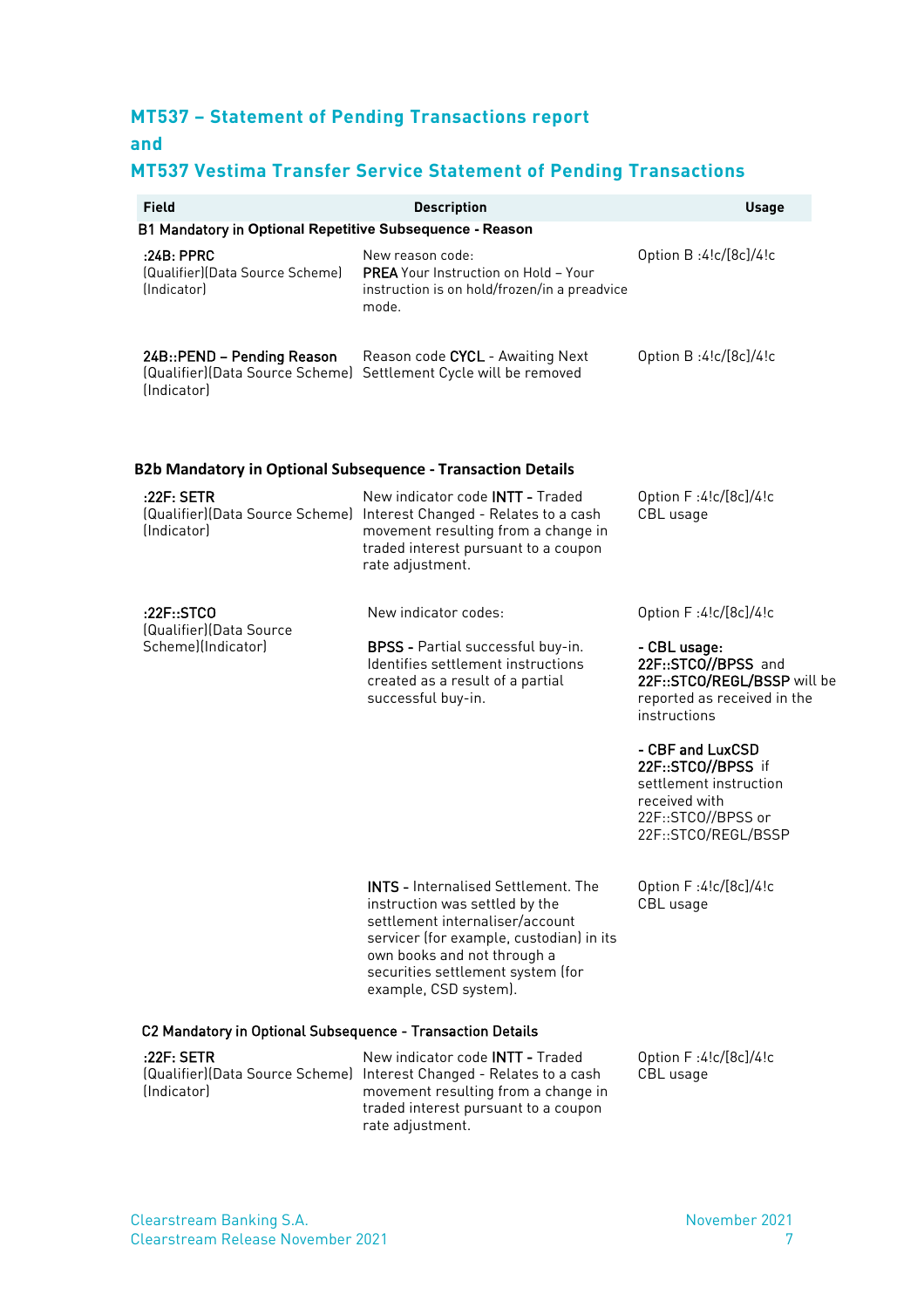| :22F::STCO<br>(Qualifier)(Data Source<br>Scheme)(Indicator) | New indicator code INTS - Internalised Option F:4!c/[8c]/4!c<br>Settlement. The instruction was settled CBL usage<br>by the settlement internaliser/account<br>servicer (for example, custodian) in its<br>own books and not through a<br>securities settlement system (for |  |
|-------------------------------------------------------------|-----------------------------------------------------------------------------------------------------------------------------------------------------------------------------------------------------------------------------------------------------------------------------|--|
|                                                             | example, CSD system).                                                                                                                                                                                                                                                       |  |

#### C3a Mandatory in Optional Subsequence – Reason Code

| :24B: PPRC  | New reason code:                                                             | Option $B:4!c/[8c]/4!c$ |
|-------------|------------------------------------------------------------------------------|-------------------------|
|             | <u> [Qualifier][Data Source Scheme]</u> PREA Your Instruction on Hold - Your |                         |
| (Indicator) | instruction is on hold/frozen/in a                                           |                         |
|             | preadvice mode.                                                              |                         |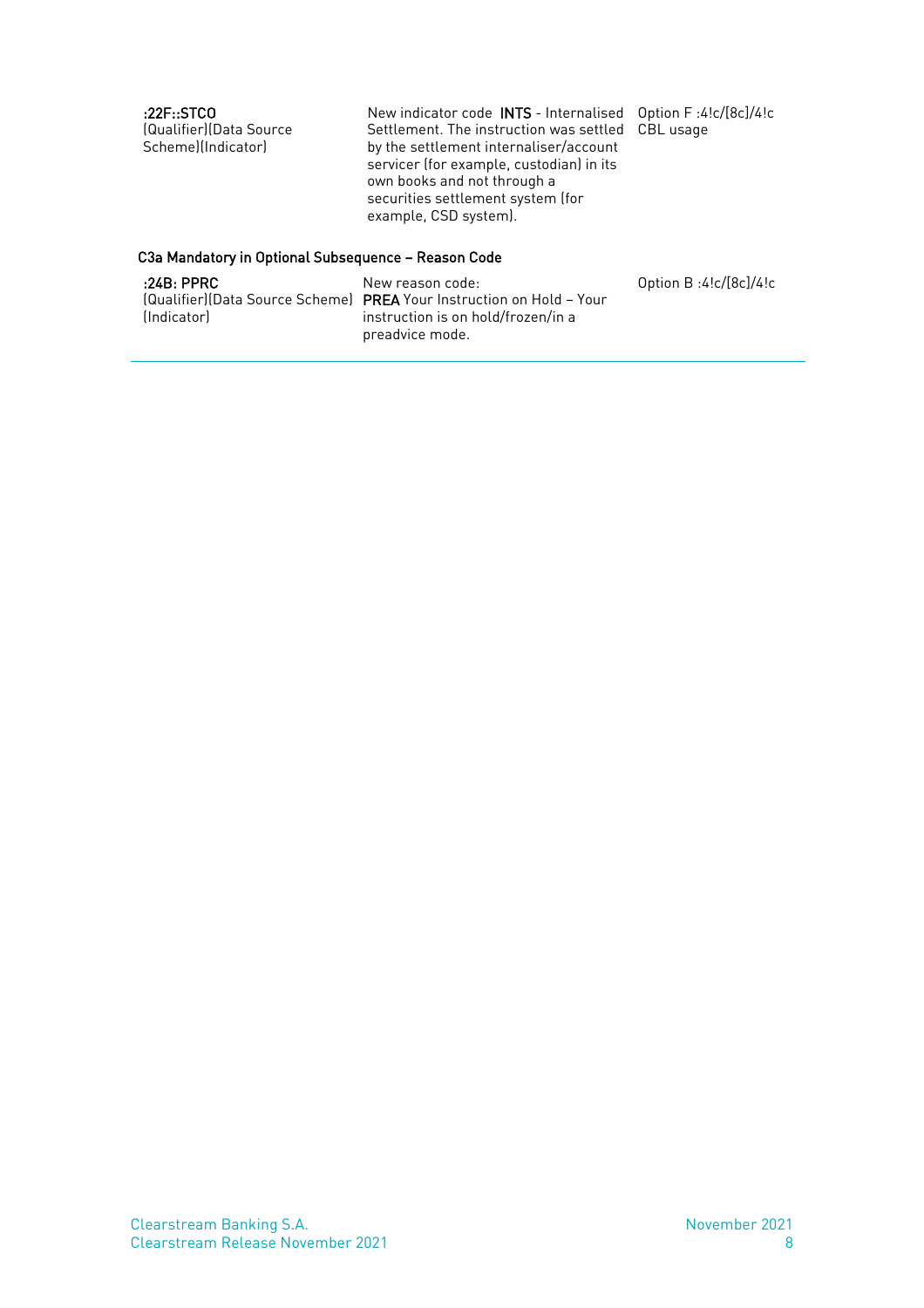#### **MT537 Cash Penalties Daily and Monthly**

| Field                                                        | <b>Description</b>                                                                                                        | <b>Usage</b>         |
|--------------------------------------------------------------|---------------------------------------------------------------------------------------------------------------------------|----------------------|
| D1 Optional Subsequence - Penalties per Currency for a Party |                                                                                                                           |                      |
| :20C:CPRF<br>(Qualifier)(Reference)                          | New qualifier CPRF - Cash Penalty<br>Reference Reference of the penalty<br>payment. Applicable to monthly report<br>only. | Option C: $4!c$ /16x |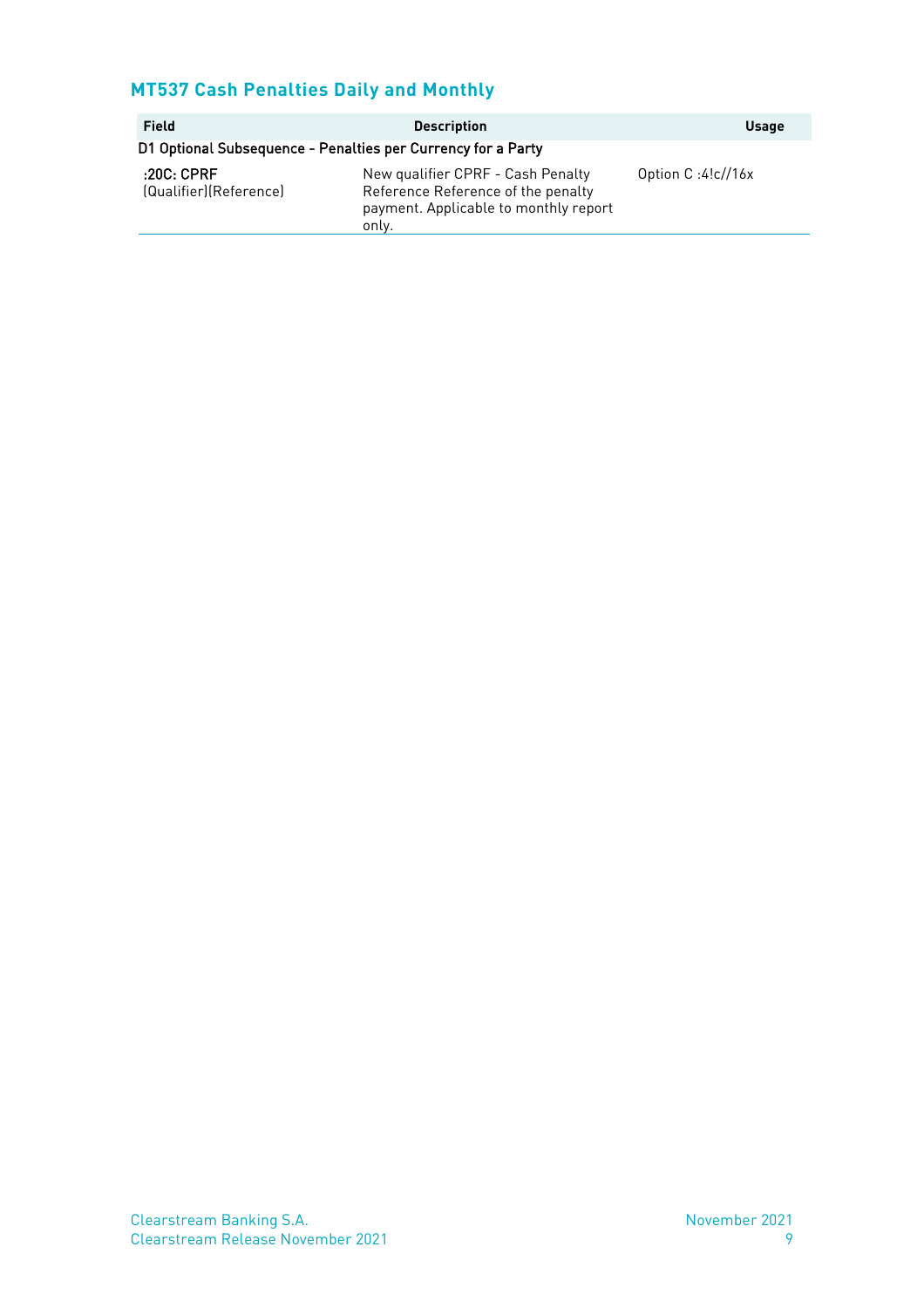#### **MT540 - 543 - Settlement Instructions**

| <b>Field</b>                                                                               | <b>Description</b>                                                                                                                                                                                                                 | <b>Usage</b>                                                                                                                   |
|--------------------------------------------------------------------------------------------|------------------------------------------------------------------------------------------------------------------------------------------------------------------------------------------------------------------------------------|--------------------------------------------------------------------------------------------------------------------------------|
| B Optional in Mandatory Sequence - Trade Details                                           |                                                                                                                                                                                                                                    |                                                                                                                                |
| :90a: DEAL<br>4!c//4!c/3!a15d<br>(Qualifier)(Amount Type<br>Code)(Currency<br>Code)(Price) | Addition of new code NEGA (Negative<br>Deal Price) to the Amount Type Code<br>list.                                                                                                                                                | Option B:4!c//4!c/3!a15d                                                                                                       |
| <b>E Mandatory in Mandatory Sequence - Transaction Details</b>                             |                                                                                                                                                                                                                                    |                                                                                                                                |
| :22F: SETR - Indicator<br>(Qualifier)(Data Source Scheme)<br>(Indicator)                   | New indicator code <b>INTT</b> - Traded<br>Interest Changed - Relates to a cash<br>movement resulting from a change in<br>traded interest pursuant to a coupon<br>rate adjustment.<br>Indicator <b>BYIY</b> for a transaction that | Option F:4!c/[8c]/4!c<br>CBL usage                                                                                             |
|                                                                                            | relates to a buy-in following a<br>delivery/transaction failure.<br>Replacing COEX/BYIY only for MT542<br>and MT543                                                                                                                |                                                                                                                                |
| :22F::STCO<br>(Qualifier)(Data Source                                                      | New indicator codes:                                                                                                                                                                                                               | Option F:4!c/[8c]/4!c                                                                                                          |
| Scheme)(Indicator)                                                                         | <b>BPSS</b> - Partial successful buy-in.<br>Identifies settlement instructions<br>created as a result of a partial<br>successful buy-in.                                                                                           | - CBL usage:<br>22F::STCO//BPSS and<br>22F::STCO/REGL/BSSP will be<br>reported as received in the<br>instructions              |
|                                                                                            |                                                                                                                                                                                                                                    | - CBF and LuxCSD<br>22F::STCO//BPSS if<br>settlement instruction<br>received with<br>22F::STCO//BPSS or<br>22F::STCO/REGL/BSSP |
|                                                                                            | <b>INTS - Internalised Settlement. The</b><br>instruction was settled by the<br>settlement internaliser/account                                                                                                                    | Option F:4!c/[8c]/4!c<br>CBL usage                                                                                             |
|                                                                                            | servicer (for example, custodian) in its<br>own books and not through a<br>securities settlement system (for<br>example, CSD system).                                                                                              | Only for MT542/543                                                                                                             |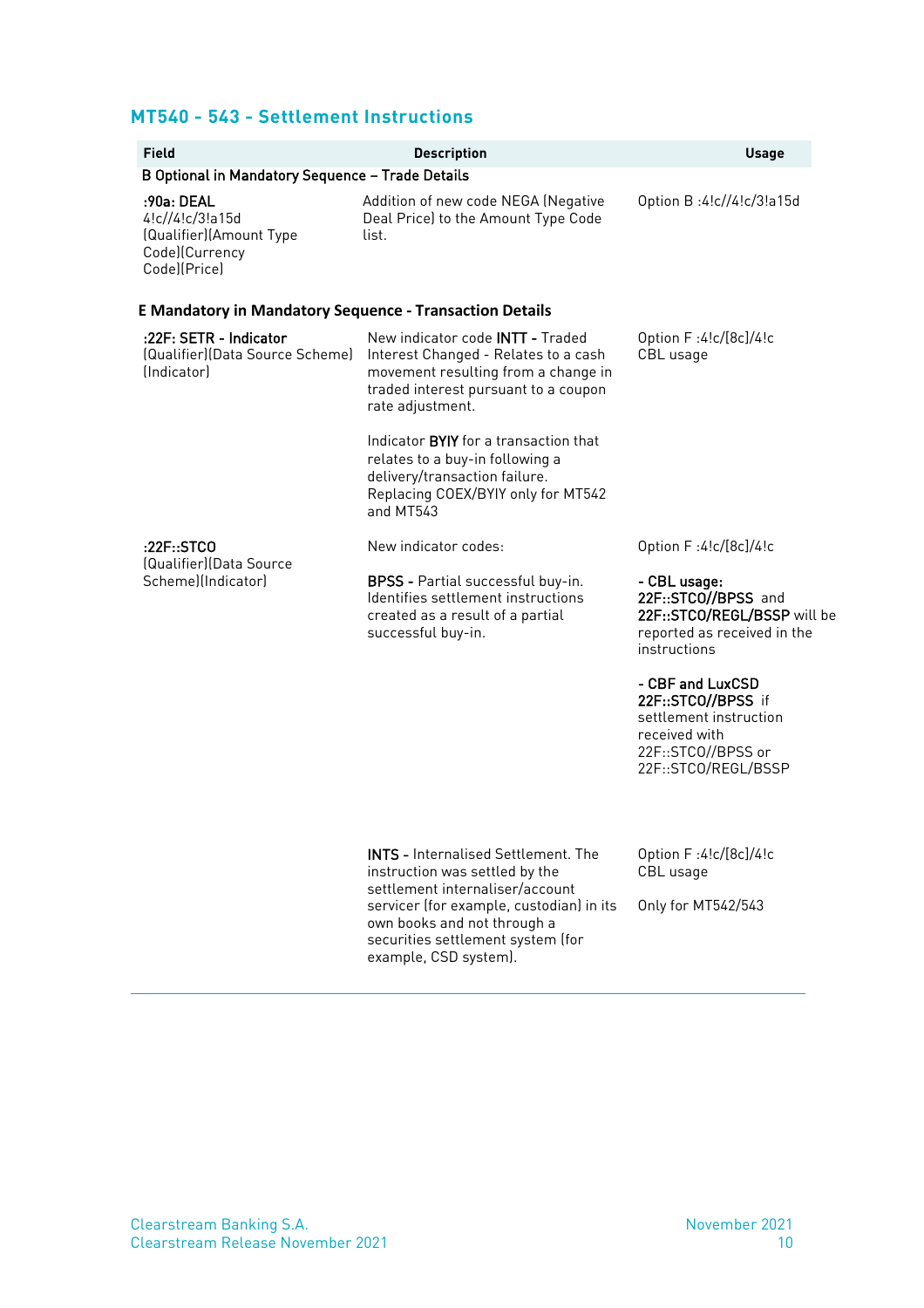#### **MT544 - 547 - Settlement Confirmations**

| <b>Field</b>                                                                               | <b>Description</b>                                                                                                                                                                                                                                       | <b>Usage</b>                                                                                                                   |
|--------------------------------------------------------------------------------------------|----------------------------------------------------------------------------------------------------------------------------------------------------------------------------------------------------------------------------------------------------------|--------------------------------------------------------------------------------------------------------------------------------|
| B Optional in Mandatory Sequence - Trade Details                                           |                                                                                                                                                                                                                                                          |                                                                                                                                |
| :90a: DEAL<br>4!c//4!c/3!a15d<br>(Qualifier)(Amount Type<br>Code)(Currency<br>Code)(Price) | Addition of new code NEGA (Negative<br>Deal Price) to the Amount Type Code<br>list.                                                                                                                                                                      | Option B:4!c//4!c/3!a15d                                                                                                       |
| <b>E Mandatory in Mandatory Sequence - Transaction Details</b>                             |                                                                                                                                                                                                                                                          |                                                                                                                                |
| :22F: SETR - Indicator<br>(Indicator)                                                      | New indicator code <b>INTT</b> - Traded<br>(Qualifier)(Data Source Scheme) Interest Changed - Relates to a cash<br>movement resulting from a change in<br>traded interest pursuant to a coupon<br>rate adjustment.                                       | Option F:4!c/[8c]/4!c<br>CBL usage                                                                                             |
|                                                                                            | Indicator BYIY for a transaction that<br>relates to a buy-in following a<br>delivery/transaction failure.<br>Replacing COEX/BYIY only for MT546<br>and MT547                                                                                             |                                                                                                                                |
| :22F::STCO<br>(Qualifier)(Data Source                                                      | New indicator codes:                                                                                                                                                                                                                                     | Option F:4!c/[8c]/4!c                                                                                                          |
| Scheme)(Indicator)                                                                         | <b>BPSS</b> - Partial successful buy-in.<br>Identifies settlement instructions<br>created as a result of a partial<br>successful buy-in.                                                                                                                 | - CBL usage:<br>22F::STCO//BPSS and<br>22F::STCO/REGL/BSSP will be<br>reported as received in the<br>instructions              |
|                                                                                            |                                                                                                                                                                                                                                                          | - CBF and LuxCSD<br>22F::STCO//BPSS if<br>settlement instruction<br>received with<br>22F::STCO//BPSS or<br>22F::STCO/REGL/BSSP |
|                                                                                            | <b>INTS</b> - Internalised Settlement. The<br>instruction was settled by the<br>settlement internaliser/account<br>servicer (for example, custodian) in its<br>own books and not through a<br>securities settlement system (for<br>example, CSD system). | Option F:4!c/[8c]/4!c<br>CBL usage                                                                                             |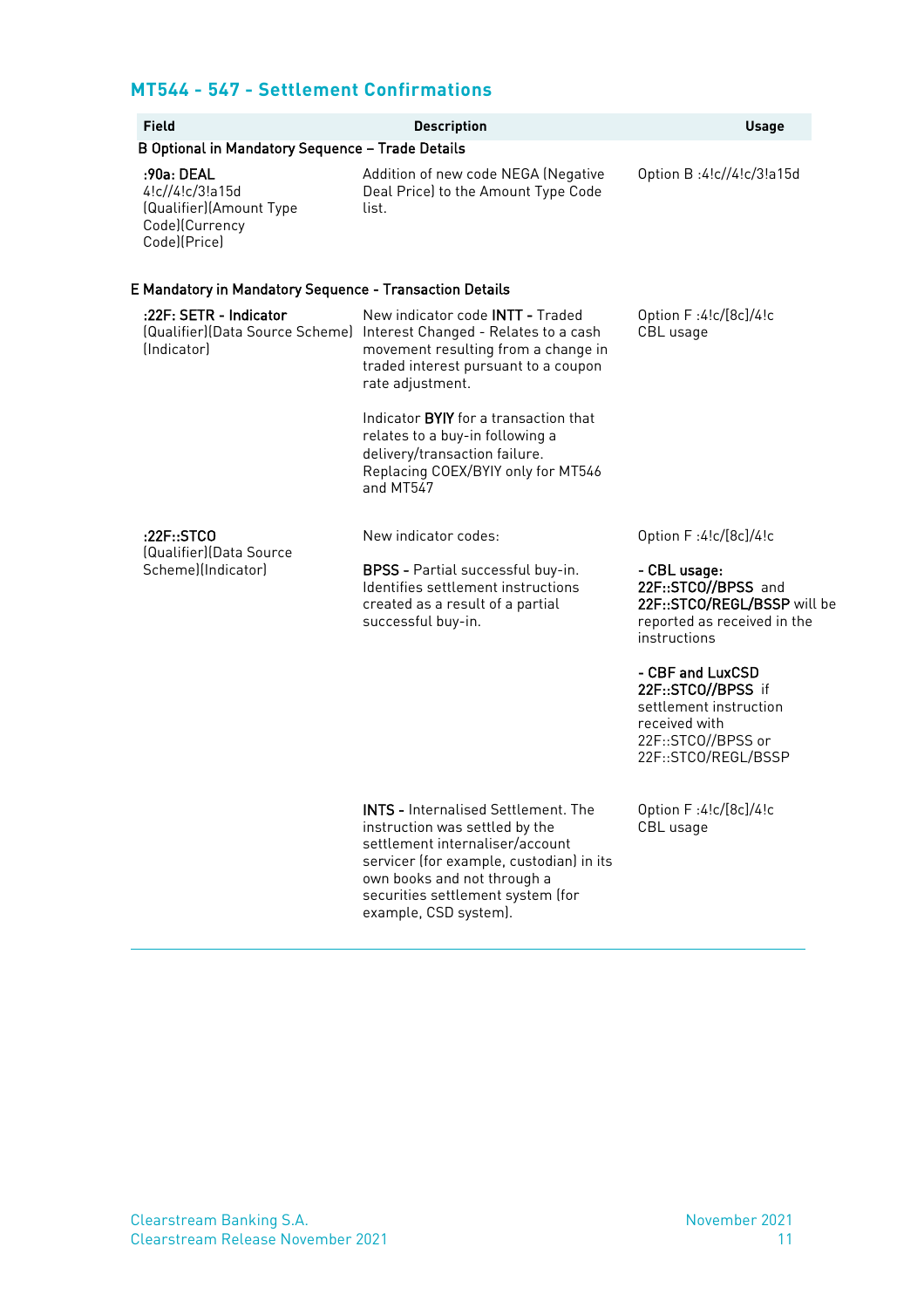### **MT548 – Settlement Status and Processing Advice**

**and**

#### **MT548 – Vestima Transfer Service Status Advice**

| Field                                                                            | <b>Description</b>                                                                                                                                                                                                                                       | <b>Usage</b>                                                                                                                |  |
|----------------------------------------------------------------------------------|----------------------------------------------------------------------------------------------------------------------------------------------------------------------------------------------------------------------------------------------------------|-----------------------------------------------------------------------------------------------------------------------------|--|
| A2a Mandatory in Optional Repetitive Subsequence - Reason                        |                                                                                                                                                                                                                                                          |                                                                                                                             |  |
| :24B: PPRC<br>(Qualifier)(Data Source Scheme)<br><i><u><b>Indicatorl</b></u></i> | New reason codes:<br>PREA Your Instruction on Hold - Your<br>instruction is on hold/frozen/in a<br>preadvice mode.                                                                                                                                       | Option B:4!c/[8c]/4!c                                                                                                       |  |
| 24B::PEND - Pending Reason<br>[Qualifier][Data Source Scheme]<br>(Indicator)     | Reason code CYCL - Awaiting Next<br>Settlement Cycle will be removed                                                                                                                                                                                     | Option B:4!c/[8c]/4!c                                                                                                       |  |
| <b>B Mandatory in Optional Sequence - Transaction Details</b>                    |                                                                                                                                                                                                                                                          |                                                                                                                             |  |
| :22F: SETR - Indicator<br>(Qualifier)(Data Source Scheme)<br><i>(Indicator)</i>  | New indicator code INTT - Traded<br>Interest Changed - Relates to a cash<br>movement resulting from a change<br>in traded interest pursuant to a<br>coupon rate adjustment.                                                                              | Option F:4!c/[8c]/4!c<br>CBL usage                                                                                          |  |
| :22F::STCO<br>(Qualifier)(Data Source                                            | New indicator codes:                                                                                                                                                                                                                                     | Option F:4!c/[8c]/4!c                                                                                                       |  |
| Scheme)(Indicator)                                                               | BPSS - Partial successful buy-in.<br>Identifies settlement instructions<br>created as a result of a partial<br>successful buy-in.                                                                                                                        | - CBL usage:<br>22F::STCO//BPSS and<br>22F::STCO/REGL/BSSP will be<br>reported as received in the<br>instructions           |  |
|                                                                                  |                                                                                                                                                                                                                                                          | - CBF and LuxCSD<br>22F::STCO//BPSS if settlement<br>instruction received with<br>22F::STCO//BPSS or<br>22F::STCO/REGL/BSSP |  |
|                                                                                  | <b>INTS - Internalised Settlement. The</b><br>instruction was settled by the<br>settlement internaliser/account<br>servicer (for example, custodian) in its<br>own books and not through a<br>securities settlement system (for<br>example, CSD system). | Option F:4!c/[8c]/4!c<br>CBL usage                                                                                          |  |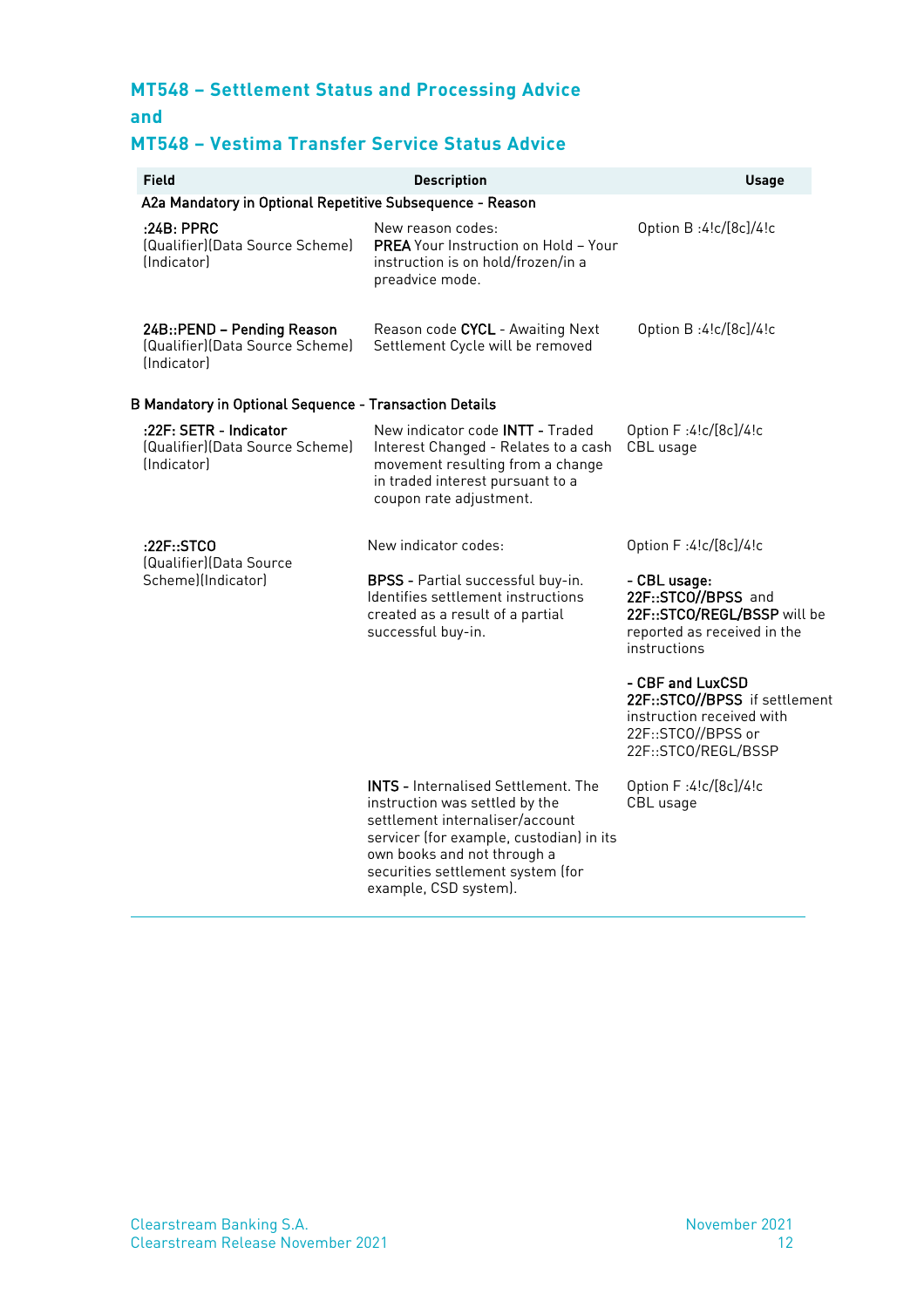#### **MT578 - Settlement Allegement Report**

| <b>Field</b>                                                                                       | <b>Description</b>                                                                                                                       | <b>Usage</b>                                                                                                      |
|----------------------------------------------------------------------------------------------------|------------------------------------------------------------------------------------------------------------------------------------------|-------------------------------------------------------------------------------------------------------------------|
| B Optional in Mandatory Sequence - Trade Details                                                   |                                                                                                                                          |                                                                                                                   |
| :90a: DEAL<br>$4!c$ //4! $c$ /3!a 15d<br>(Qualifier)(Amount Type<br>Code)(Currency<br>Code)(Price) | Addition of new code NEGA (Negative<br>Deal Price) to the Amount Type Code<br>list.                                                      | Option B:4!c//4!c/3!a15d                                                                                          |
| E Mandatory in Mandatory Sequence - Transaction Details                                            |                                                                                                                                          |                                                                                                                   |
| :22F::STCO<br>(Qualifier)(Data Source                                                              | New indicator codes:                                                                                                                     | Option F:4!c/[8c]/4!c                                                                                             |
| Scheme)(Indicator)                                                                                 | <b>BPSS</b> - Partial successful buy-in.<br>Identifies settlement instructions<br>created as a result of a partial<br>successful buy-in. | - CBL usage:<br>22F::STCO//BPSS and<br>22F::STCO/REGL/BSSP will be<br>reported as received in the<br>instructions |
|                                                                                                    |                                                                                                                                          | - CBF and LuxCSD<br>22F::STCO//BPSS if settlement<br>instruction received with                                    |

22F::STCO//BPSS or 22F::STCO/REGL/BSSP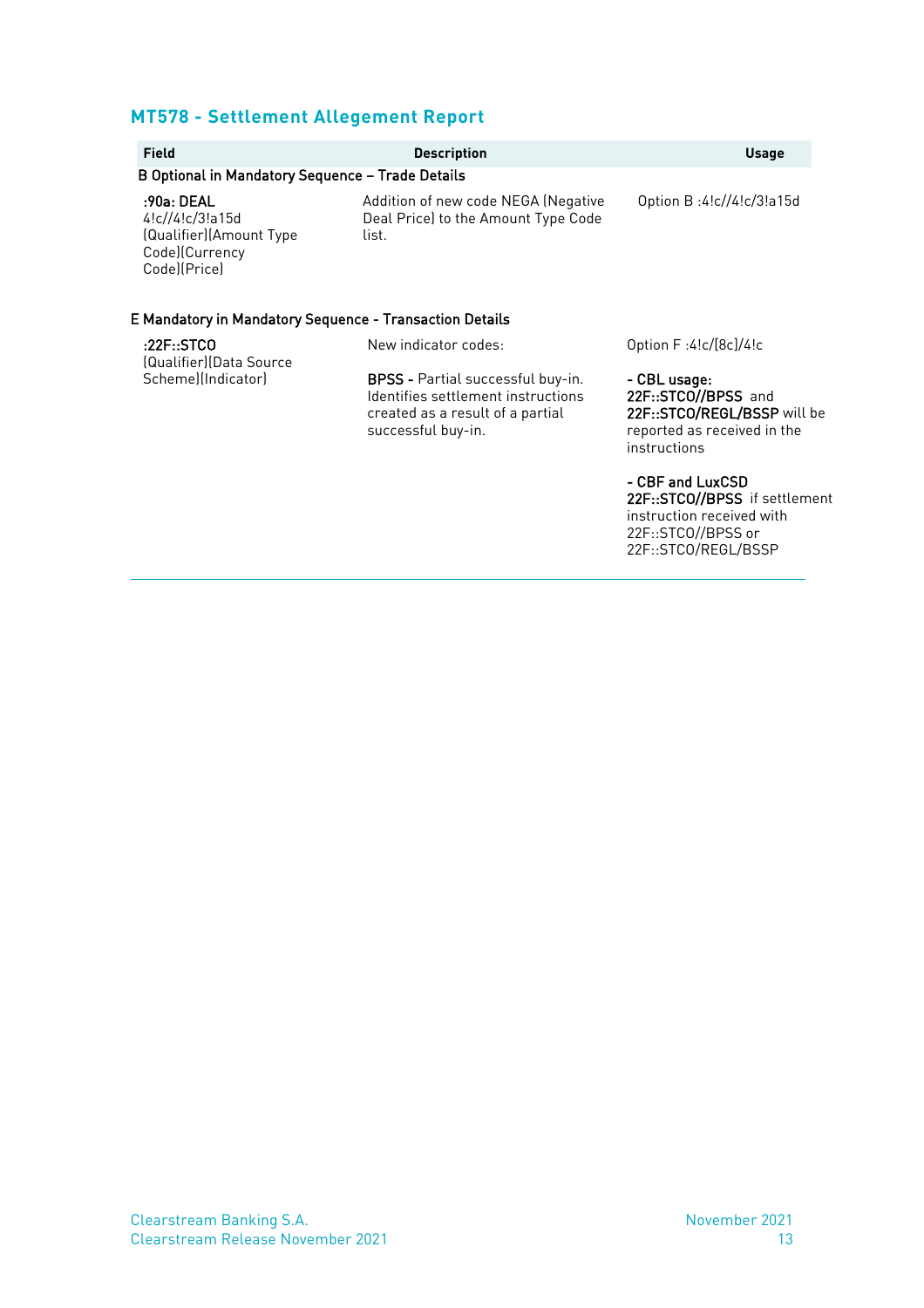#### **MT586 - Statement of Settlement Allegements report**

| <b>Field</b><br>B Optional in Mandatory Sequence - Trade Details                                                                                             | <b>Description</b>                                                                  | <b>Usage</b>                                                                                                                               |
|--------------------------------------------------------------------------------------------------------------------------------------------------------------|-------------------------------------------------------------------------------------|--------------------------------------------------------------------------------------------------------------------------------------------|
| :90a: DEAL<br>$4!c$ // $4!c$ /3!a15d<br>(Qualifier)(Amount Type<br>Code)(Currency<br>Code)(Price)<br>E Mandatory in Mandatory Sequence - Transaction Details | Addition of new code NEGA (Negative<br>Deal Price) to the Amount Type Code<br>list. | Option B:4!c//4!c/3!a15d                                                                                                                   |
| :22F::STCO<br>(Qualifier)(Data Source<br>Scheme)(Indicator)                                                                                                  | New indicator code <b>BPSS</b> - Partial<br>successful buy-in.                      | Option F:4!c/[8c]/4!c<br>- CBL usage:<br>22F::STCO//BPSS and<br>22F::STCO/REGL/BSSP will be<br>reported as received in the<br>instructions |
|                                                                                                                                                              |                                                                                     | - CBF and LuxCSD                                                                                                                           |

22F::STCO//BPSS if settlement instruction received with 22F::STCO//BPSS or 22F::STCO/REGL/BSSP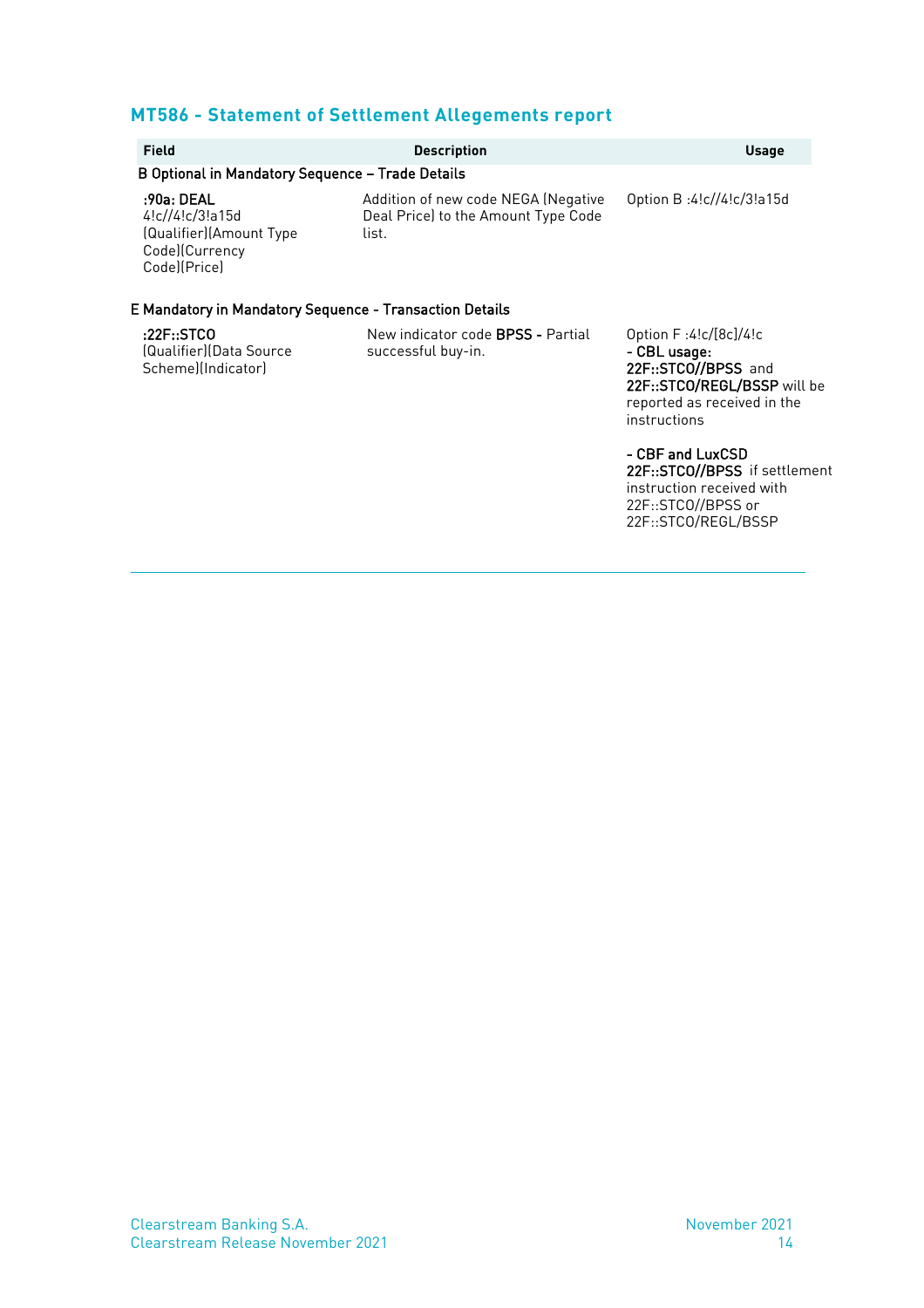#### **MT94X – Money suspense report**

| Field                                                                        | <b>Description</b>                                                   | <b>Usage</b>             |
|------------------------------------------------------------------------------|----------------------------------------------------------------------|--------------------------|
| 24B::PEND – Pending Reason<br>(Qualifier)(Data Source Scheme)<br>(Indicator) | Reason code CYCL - Awaiting Next<br>Settlement Cycle will be removed | Option B:4! $c/[8c]/4!c$ |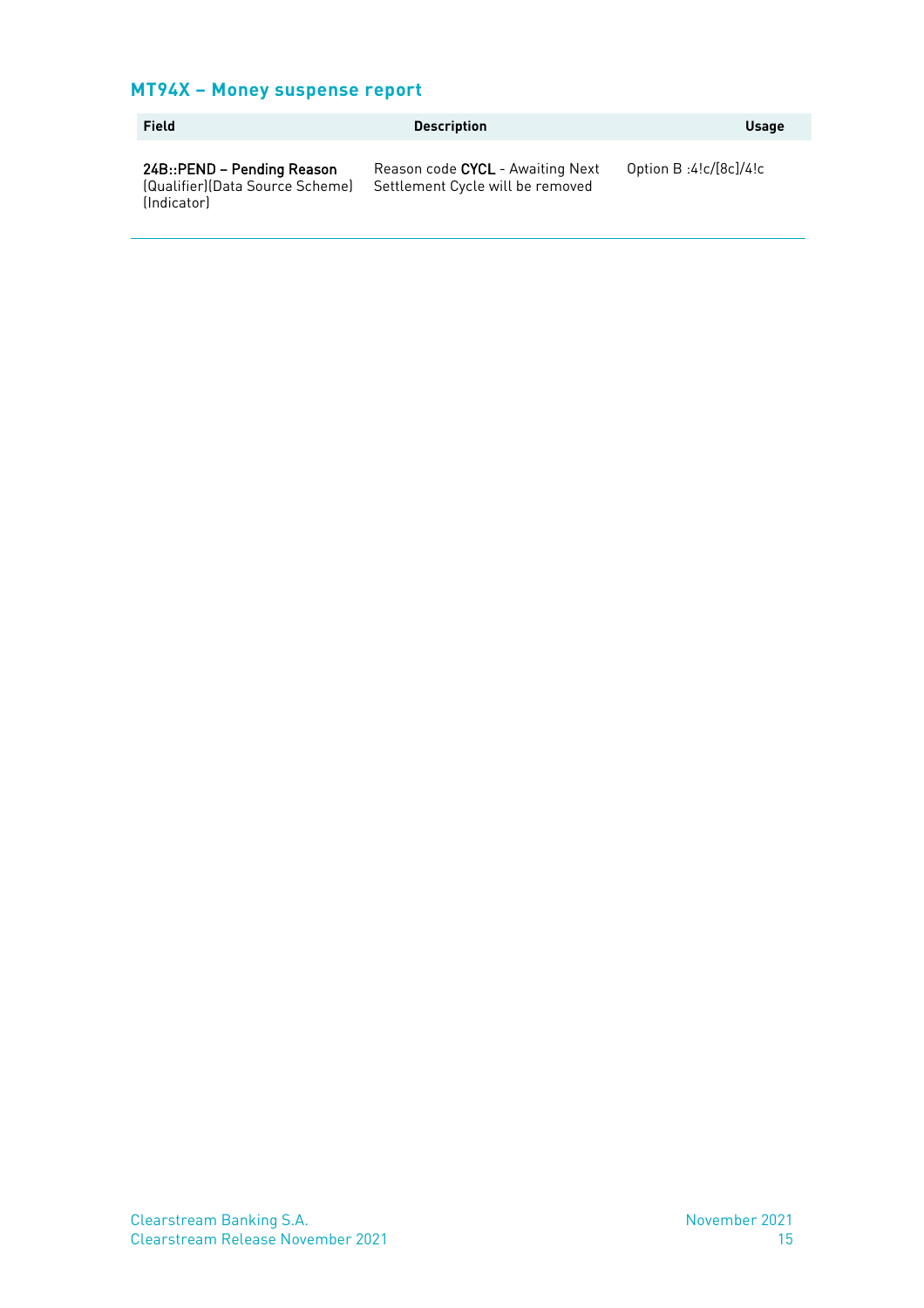#### **MT564 – Corporate Action Notification**

| <b>Field</b>                                               | <b>Description</b>                                                                                                                                                                | <b>Usage</b>                                                                                                                                                                                                                                                                                                                                                                                                                                                                                                                 |  |
|------------------------------------------------------------|-----------------------------------------------------------------------------------------------------------------------------------------------------------------------------------|------------------------------------------------------------------------------------------------------------------------------------------------------------------------------------------------------------------------------------------------------------------------------------------------------------------------------------------------------------------------------------------------------------------------------------------------------------------------------------------------------------------------------|--|
| D Optional in Optional Sequence - Corporate Action Details |                                                                                                                                                                                   |                                                                                                                                                                                                                                                                                                                                                                                                                                                                                                                              |  |
| :69a::BLOK<br>(Qualifier)(Flag)                            | <b>Blocking Period will be</b><br>removed                                                                                                                                         | This field contains the period during which<br>the security is blocked.                                                                                                                                                                                                                                                                                                                                                                                                                                                      |  |
|                                                            | E Optional in Optional Sequence - Corporate Action Options                                                                                                                        |                                                                                                                                                                                                                                                                                                                                                                                                                                                                                                                              |  |
| :98a::BLOK<br>(Qualifier)(Flag)                            | New qualifier BLOK - End of<br>Securities Blocking Period.<br>This field contains the Date until<br>when the blocking of securities<br>can occur upon instructing this<br>option. | - Option A:4!c//8!n (Qualifier)(Date)<br>- Option B :4!c/[8c]/4!c (Qualifier)(Data<br>Source Scheme)(Date Code)<br>In option B, if qualifier is BLOK, Date code<br>available:<br><b>MEET Blocking Till Meeting Date</b><br><b>MKDT Blocking Till Market Deadline</b><br><b>NARR Narrative Unblocking Date</b><br>PAYD Blocking Till Payment Date<br>PWAL Blocking Till End of Election Period<br><b>RDDT Blocking Till Response Deadline</b><br><b>RDTE Blocking Till Record Date</b><br><b>UKWN Unblocking Date Unknown</b> |  |
| :98a::EARD<br>(Qualifier)(Flag)                            | Change of definition                                                                                                                                                              | New: Date/time that the account servicer<br>has set as the deadline to respond, with<br>instructions, to an outstanding event, giving<br>the holder eligibility to incentives.                                                                                                                                                                                                                                                                                                                                               |  |
| :98a::RDDT<br>(Qualifier)(Flag)                            | Change of definition                                                                                                                                                              | New: Date/time at which Clearstream<br>Banking has set as the deadline to respond,<br>with instructions, to an outstanding event.                                                                                                                                                                                                                                                                                                                                                                                            |  |
| :92a::BIDI<br>(Qualifier)(Flag)                            | New qualifier BIDI - Bid Interval Option A:4!c//[N]15d<br>Rate for Dutch Auction [Qualifier](Sign)(Rate)                                                                          | Option F:4!c//3!a15d (Qualifier)(Currency<br>Code)(Amount)<br>Option K:4!c//4!c (Qualifier)(Rate Type<br>Code)<br>Option P:4!c//15d (Qualifier)(Index Points)<br>This field contains the acceptable price<br>increment used for submitting a bid.                                                                                                                                                                                                                                                                            |  |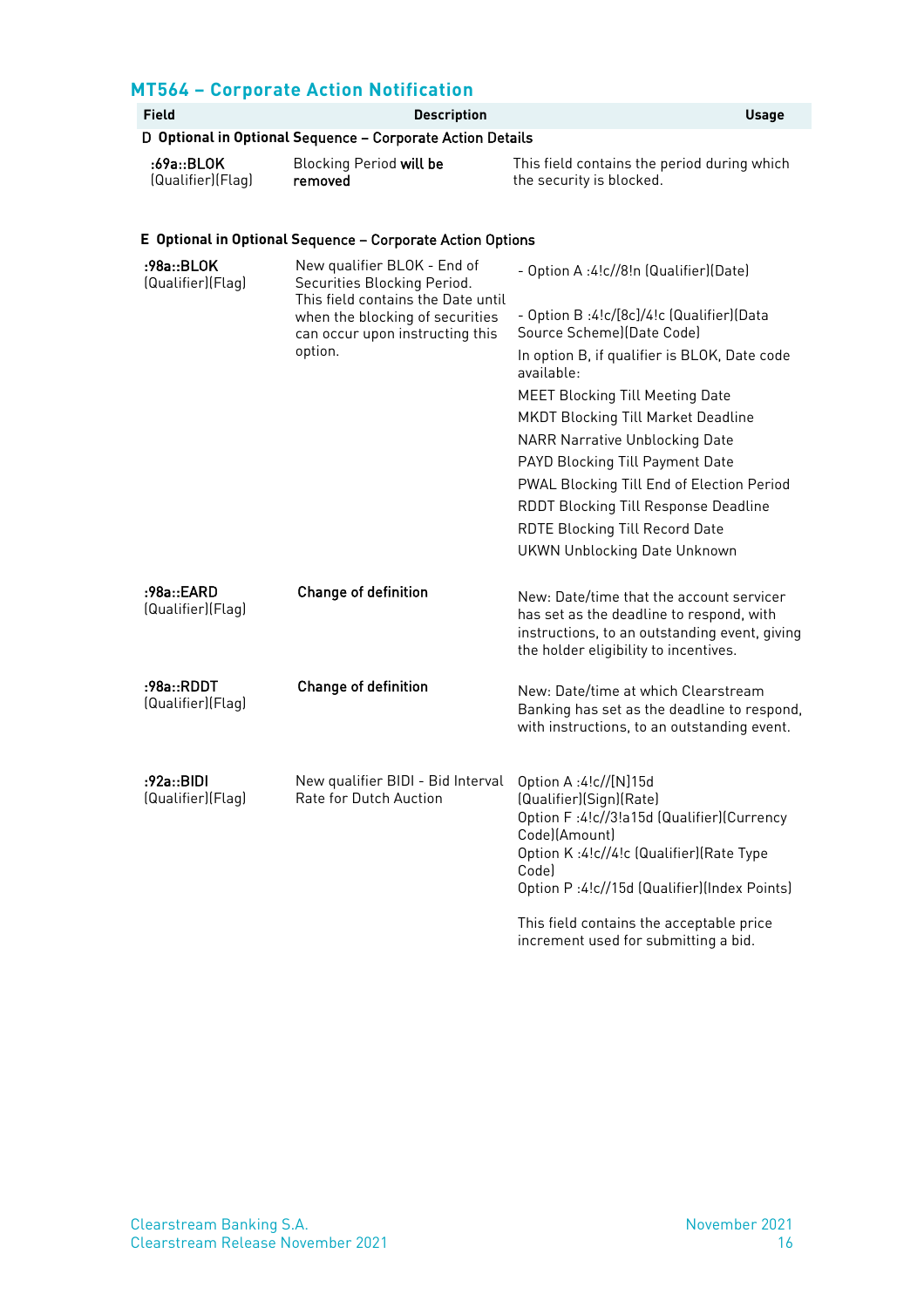| :90a::MAXP<br>(Qualifier)(Flag) | New qualifier MAXP - Maximum<br>Price | Option A:4!c//4!c/[N]15d<br>(Qualifier)(Percentage Type<br>Code)(Sign)(Price)<br>Option B:4!c//4!c/3!a15d<br>(Qualifier)(Amount Type Code)(Currency<br>Codel(Price)<br>Option E:4!c//4!c (Qualifier)(Price Code)<br>Option L:4!c//[N]15d<br>(Qualifier)(Sign)(Index Points)<br>This field contains the Maximum or cap<br>price at which a holder can bid, for<br>example on a Dutch auction offer.   |
|---------------------------------|---------------------------------------|------------------------------------------------------------------------------------------------------------------------------------------------------------------------------------------------------------------------------------------------------------------------------------------------------------------------------------------------------------------------------------------------------|
| :90a::MINP<br>(Qualifier)(Flag) | New qualifier MINP - Minimum<br>Price | Option A:4!c//4!c/[N]15d<br>(Qualifier)(Percentage Type<br>Code)(Sign)(Price)<br>Option B:4!c//4!c/3!a15d<br>(Qualifier)(Amount Type Code)(Currency<br>Codel(Price)<br>Option E:4!c//4!c (Qualifier)(Price Code)<br>Option L:4!c//[N]15d<br>(Qualifier)(Sign)(Index Points)<br>This field contains the Minimum or floor<br>price at which a holder can bid, for<br>example on a Dutch auction offer. |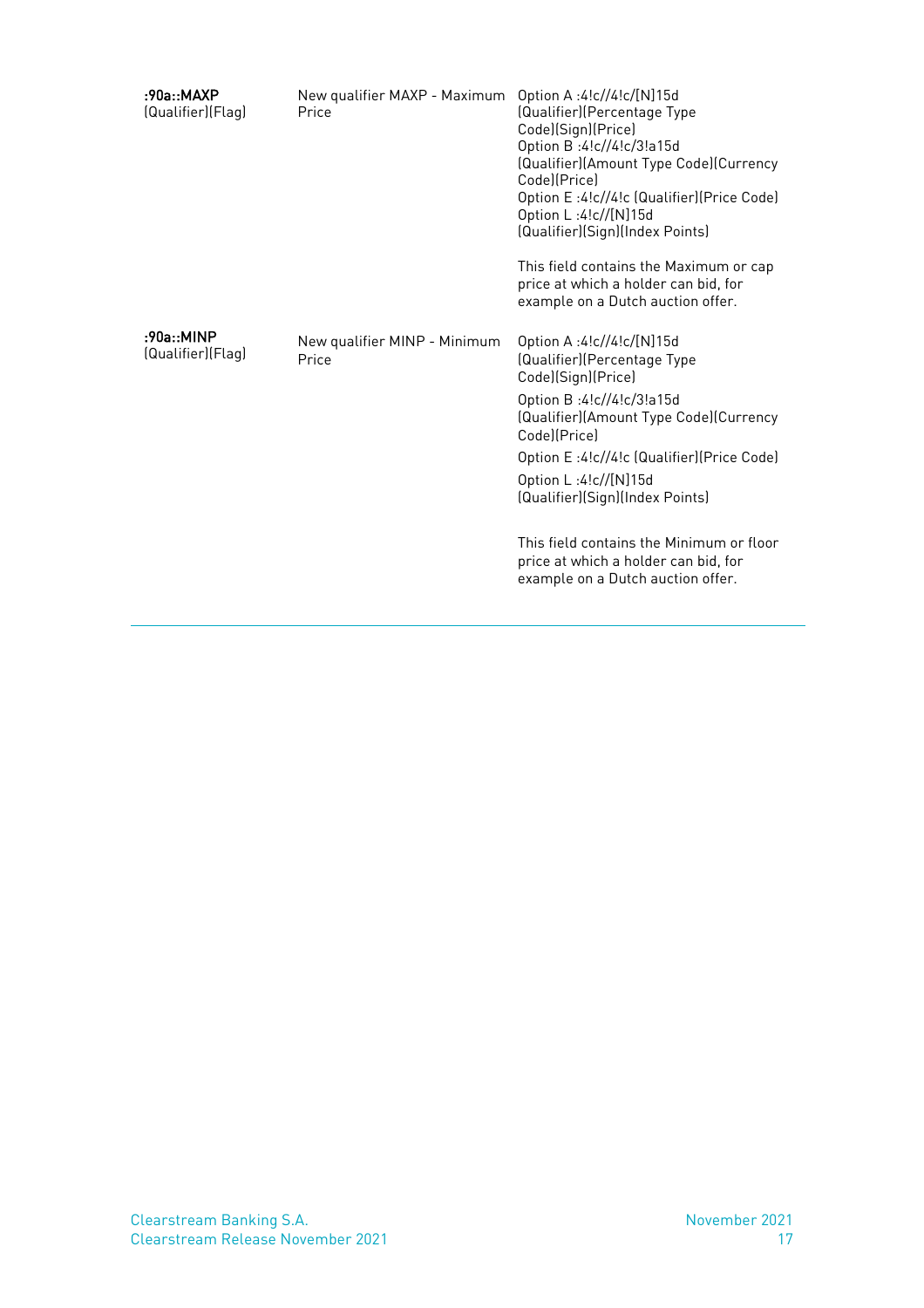| <b>MT564 - Income Pre-Advice Report (IPAR)</b>             |                                                                                                      |                                                                         |  |  |
|------------------------------------------------------------|------------------------------------------------------------------------------------------------------|-------------------------------------------------------------------------|--|--|
| <b>Field</b>                                               | <b>Description</b><br><b>Usage</b>                                                                   |                                                                         |  |  |
|                                                            | D Optional in Optional Sequence - Corporate Action Details                                           |                                                                         |  |  |
| :69a::BLOK<br>(Qualifier)(Flag)                            | Blocking Period will be<br>removed                                                                   | This field contains the period during which<br>the security is blocked. |  |  |
| E Optional in Optional Sequence – Corporate Action Options |                                                                                                      |                                                                         |  |  |
| :98a::BLOK<br>(Qualifier)(Flag)                            | New qualifier BLOK - End of                                                                          | - Option A :4!c//8!n (Qualifier)(Date)                                  |  |  |
|                                                            | Securities Blocking Period.<br>This field contains the Date until<br>when the blocking of securities | - Option B:4!c/[8c]/4!c (Qualifier)(Data<br>Source Schemel(Date Code)   |  |  |
|                                                            | can occur upon instructing this<br>option.                                                           | In option B, if qualifier is BLOK, Date code<br>available:              |  |  |
|                                                            |                                                                                                      | <b>MEET Blocking Till Meeting Date</b>                                  |  |  |
|                                                            |                                                                                                      | <b>MKDT Blocking Till Market Deadline</b>                               |  |  |

|                                 |                                                             | NARR Narrative Unblocking Date                                                                                                                                                                                   |
|---------------------------------|-------------------------------------------------------------|------------------------------------------------------------------------------------------------------------------------------------------------------------------------------------------------------------------|
|                                 |                                                             | PAYD Blocking Till Payment Date                                                                                                                                                                                  |
|                                 |                                                             | <b>PWAL Blocking Till End of Election Period</b>                                                                                                                                                                 |
|                                 |                                                             | <b>RDDT Blocking Till Response Deadline</b>                                                                                                                                                                      |
|                                 |                                                             | <b>RDTE Blocking Till Record Date</b><br>UKWN Unblocking Date Unknown                                                                                                                                            |
| :98a::EARD<br>(Qualifier)(Flag) | <b>Change of definition</b>                                 | New: Date/time that the account servicer<br>has set as the deadline to respond, with<br>instructions, to an outstanding event,<br>giving the holder eligibility to incentives.                                   |
| :98a::RDDT<br>(Qualifier)(Flag) | <b>Change of definition</b>                                 | New: Date/time at which Clearstream<br>Banking has set as the deadline to<br>respond, with instructions, to an<br>outstanding event.                                                                             |
| :92a::BIDI<br>(Qualifier)(Flag) | New qualifier BIDI - Bid Interval<br>Rate for Dutch Auction | Option A:4!c//[N]15d<br>(Qualifier)(Sign)(Rate)<br>Option F:4!c//3!a15d (Qualifier)(Currency<br>Code)(Amount)<br>Option K:4!c//4!c (Qualifier)(Rate Type<br>Codel<br>Option P:4!c//15d (Qualifier)(Index Points) |
|                                 |                                                             | This field contains the concentral contain                                                                                                                                                                       |

This field contains the acceptable price increment used for submitting a bid.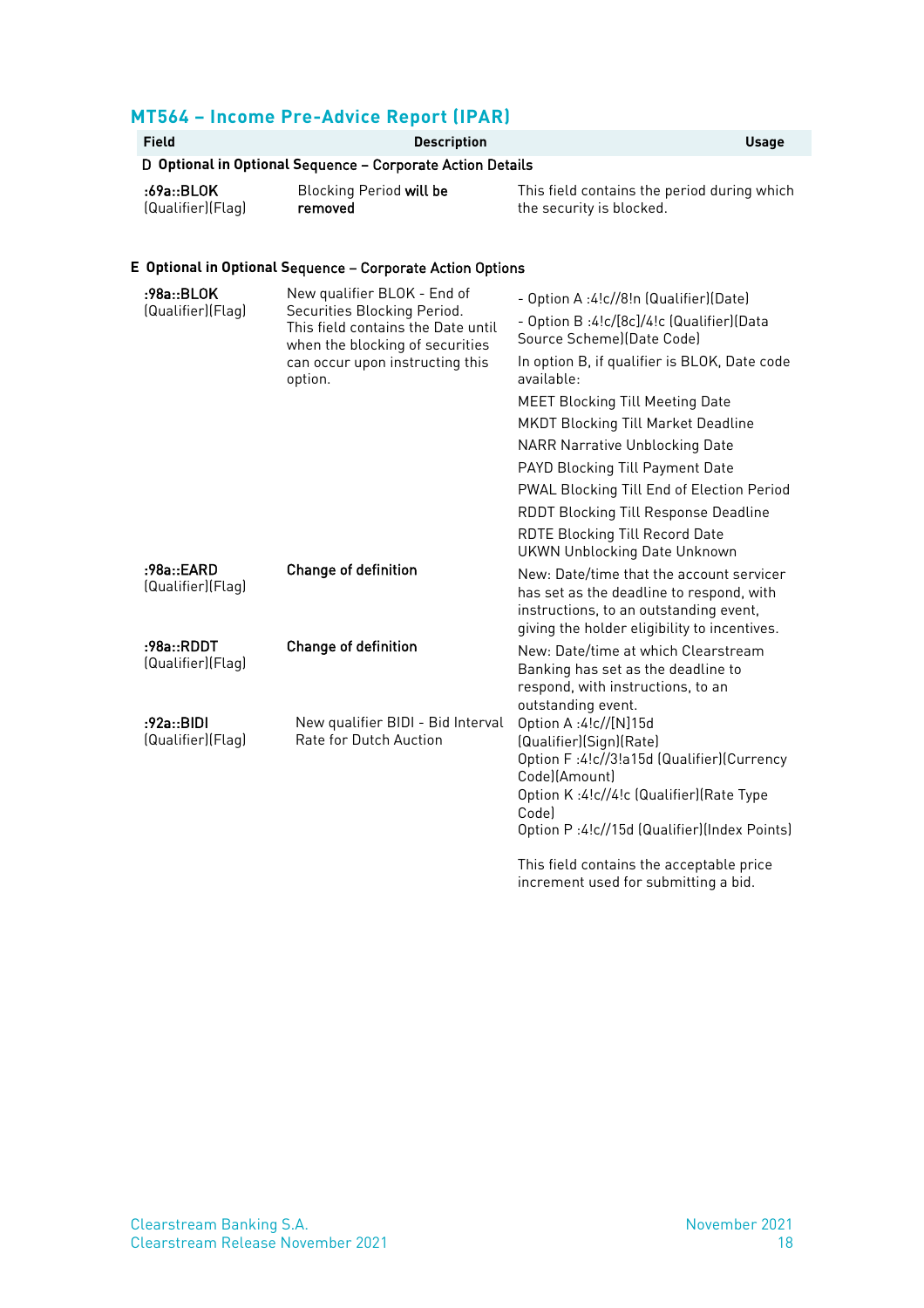| :90a::MAXP<br>(Qualifier)(Flag) | New qualifier MAXP - Maximum<br>Price | Option A:4!c//4!c/[N]15d<br>(Qualifier)(Percentage Type<br>Code)(Sign)(Price)<br>Option B:4!c//4!c/3!a15d<br>(Qualifier)(Amount Type Code)(Currency<br>Code](Price)<br>Option E:4!c//4!c (Qualifier)(Price Code)<br>Option L:4!c//[N]15d<br>(Qualifier)(Sign)(Index Points)<br>This field contains the Maximum or cap<br>price at which a holder can bid, for<br>example on a Dutch auction offer.   |
|---------------------------------|---------------------------------------|------------------------------------------------------------------------------------------------------------------------------------------------------------------------------------------------------------------------------------------------------------------------------------------------------------------------------------------------------------------------------------------------------|
| :90a::MINP<br>(Qualifier)(Flag) | New qualifier MINP - Minimum<br>Price | Option A:4!c//4!c/[N]15d<br>(Qualifier)(Percentage Type<br>Code)(Sign)(Price)<br>Option B:4!c//4!c/3!a15d<br>(Qualifier)(Amount Type Code)(Currency<br>Code](Price)<br>Option E:4!c//4!c (Qualifier)(Price Code)<br>Option L:4!c//[N]15d<br>(Qualifier)(Sign)(Index Points)<br>This field contains the Minimum or floor<br>price at which a holder can bid, for<br>example on a Dutch auction offer. |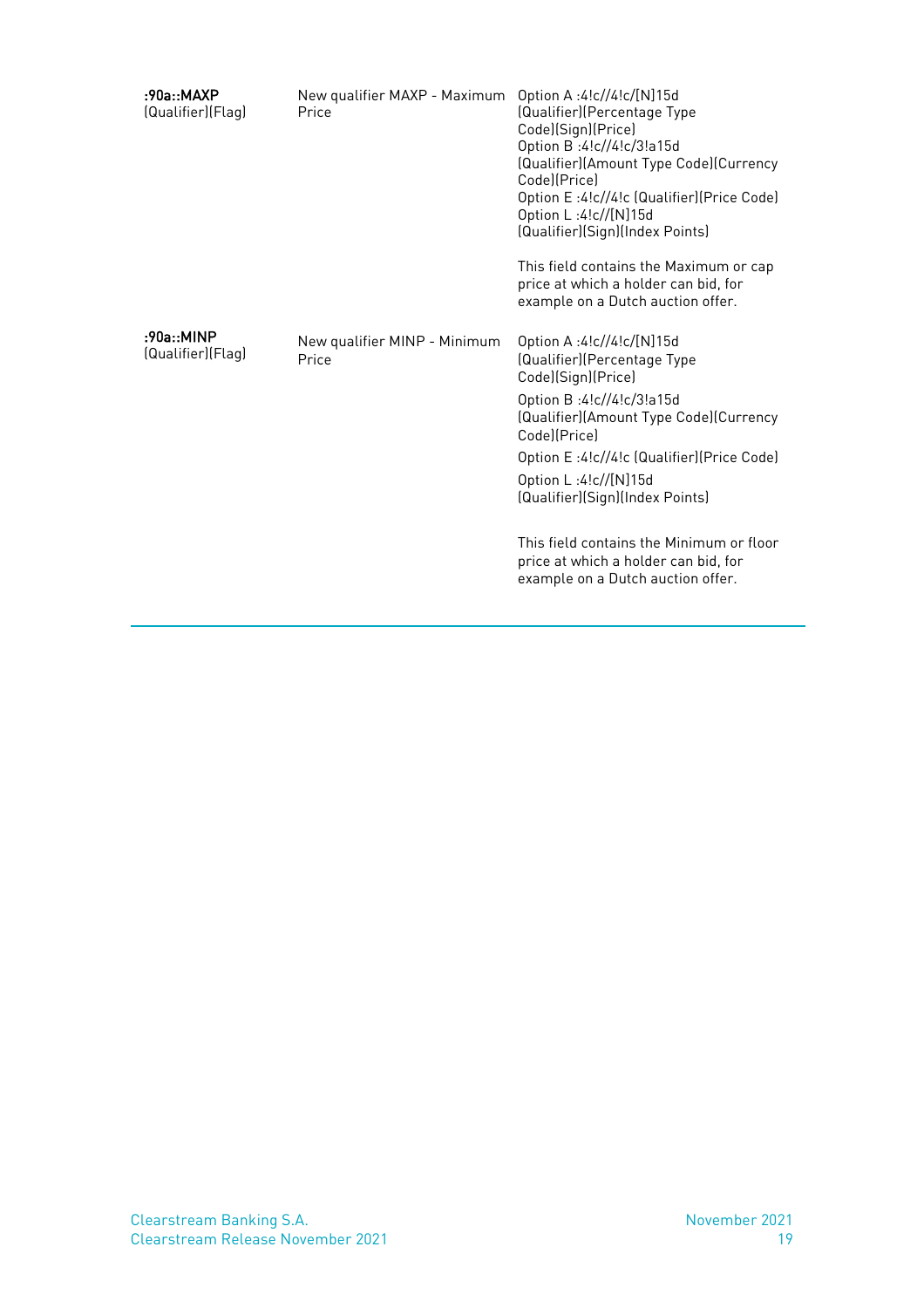#### **MT564 – Claim and Reversal Advice (CRA)**

| Field                           | <b>Description</b>                                         | <b>Usage</b>                                                                                                                                                                   |
|---------------------------------|------------------------------------------------------------|--------------------------------------------------------------------------------------------------------------------------------------------------------------------------------|
|                                 | E Optional in Optional Sequence – Corporate Action Options |                                                                                                                                                                                |
| :98a::EARD<br>(Qualifier)(Flag) | <b>Change of definition</b>                                | New: Date/time that the account servicer<br>has set as the deadline to respond, with<br>instructions, to an outstanding event, giving<br>the holder eligibility to incentives. |
| :98a::RDDT<br>(Qualifier)(Flag) | <b>Change of definition</b>                                | New: Date/time at which Clearstream<br>Banking has set as the deadline to respond,<br>with instructions, to an outstanding event.                                              |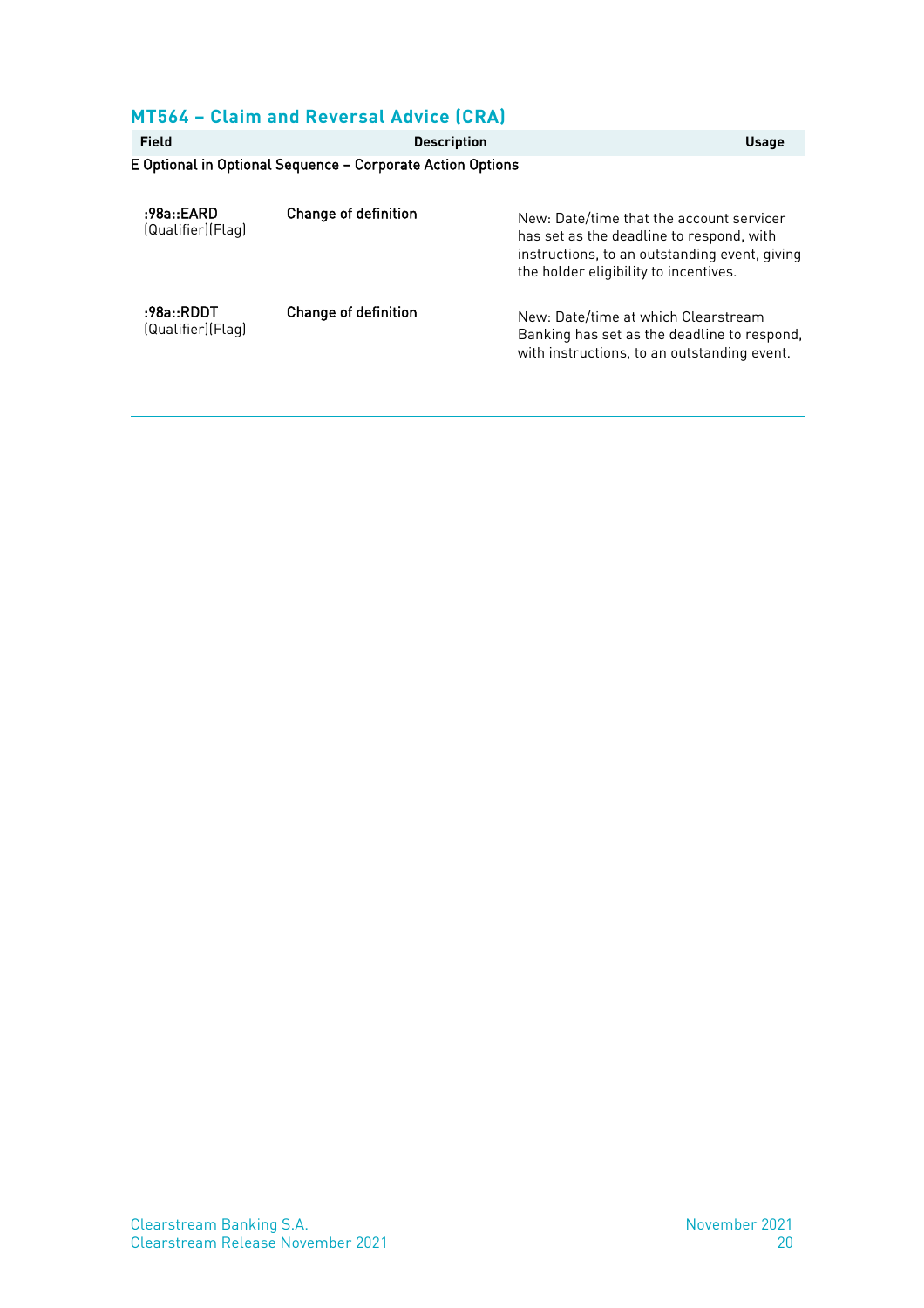#### **Triparty Collateral Management**

#### **MT527 – Triparty Collateral Instruction**

| <b>Field</b>                                                                                                                                      | <b>Description</b>                                                             | <b>Usage</b>                                                                                                                                                                                                                                                            |
|---------------------------------------------------------------------------------------------------------------------------------------------------|--------------------------------------------------------------------------------|-------------------------------------------------------------------------------------------------------------------------------------------------------------------------------------------------------------------------------------------------------------------------|
| A2 Mandatory in Optional Subsequence - Linkages                                                                                                   |                                                                                |                                                                                                                                                                                                                                                                         |
| :20a::COMM<br>(Qualifier)(UTI Reference)                                                                                                          | New option U: Common Collateral<br>Transaction Reference -                     | Option $U$ 4!c//52x<br><b>CBL</b> usage<br>This field specifies the Unique<br>Transaction Identifier (UTI) for<br>a Triparty Collateral<br>Management Transaction.<br>This field is due to become<br>mandatory for any transaction<br>with ECMS as of November<br>2023. |
| A1 Mandatory in Mandatory Subsequence - Collateral Parties<br>:95a::ALTE<br>(Qualifier)(Legal Entity Identifier) Party Alternate Identification - | New option L with new qualifier ALTE:<br>Alternate identification for a party. | Option L : $4!c//18!c2!n$<br><b>CBL usage: Legal Entity</b><br>Identifier - This field indicates<br>the Legal Entity Identifier as<br>an alternative identifier for a<br>specific collateral party.                                                                     |

#### **MT558 – Triparty Collateral Status and Processing Advice**

| <b>Field</b>                                                                                                                                      | <b>Description</b>                                                                                                                                                                                                                                                              | <b>Usage</b>                                                                                                                                                                                                                                                                     |
|---------------------------------------------------------------------------------------------------------------------------------------------------|---------------------------------------------------------------------------------------------------------------------------------------------------------------------------------------------------------------------------------------------------------------------------------|----------------------------------------------------------------------------------------------------------------------------------------------------------------------------------------------------------------------------------------------------------------------------------|
| A3 Mandatory in Optional Subsequence - Linkages                                                                                                   |                                                                                                                                                                                                                                                                                 |                                                                                                                                                                                                                                                                                  |
| :20a::COMM<br>(Qualifier)(UTI Reference)                                                                                                          | New option U: Common Collateral<br>Transaction Reference - This field<br>specifies the Unique Transaction<br>Identifier (UTI) for a Triparty Collateral<br>Management Transaction. This field will MT527.<br>be mandatory for any transaction with<br>ECMS as of November 2023. | Option $U$ ::4!c//52x<br>CBL usage:<br>It will only be included if it was<br>mentioned on the incoming                                                                                                                                                                           |
| A1 Mandatory in Mandatory Subsequence – Collateral Parties<br>:95a::ALTE<br>(Qualifier)(Legal Entity Identifier) Party Alternate Identification - | New option L with new qualifier ALTE:<br>Alternate identification for a party.                                                                                                                                                                                                  | Option L : $4!c//18!c2!n$<br>CBL usage:<br>- Legal Entity Identifier – This<br>field indicates the Legal Entity<br>Identifier as an alternative<br>identifier for a specific<br>collateral party.<br>- It will only be included if it<br>was mentioned on the<br>incoming MT527. |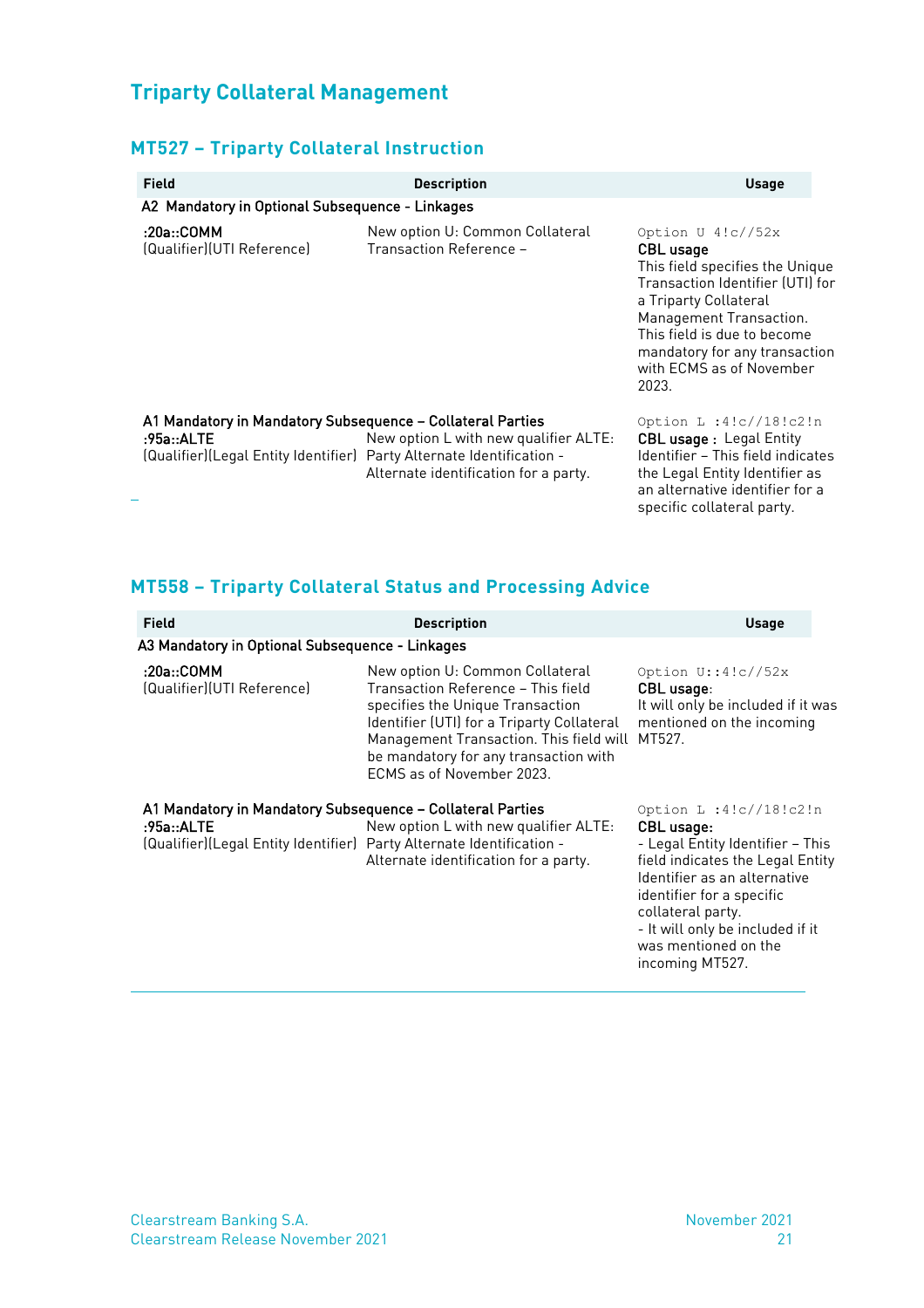#### **MT569 – Triparty Collateral and Exposure Statement**

| <b>Field</b>                             | <b>Description</b>                                                                                                                                                                                                                                                                       | <b>Usage</b>                                                                                  |
|------------------------------------------|------------------------------------------------------------------------------------------------------------------------------------------------------------------------------------------------------------------------------------------------------------------------------------------|-----------------------------------------------------------------------------------------------|
|                                          | C1a Mandatory in Mandatory Subsequence - Transaction Details                                                                                                                                                                                                                             |                                                                                               |
| :20a::COMM<br>(Qualifier)(UTI Reference) | New option U: Common Collateral<br>Transaction Reference - This field<br>specifies the Unique Transaction<br>Identifier (UTI) for a Triparty Collateral<br>Management Transaction. This field will incoming MT527.<br>be mandatory for any transaction with<br>ECMS as of November 2023. | Option $U : 4!c//52x$<br>CBL usage:<br>It will only be included if it<br>was mentioned on the |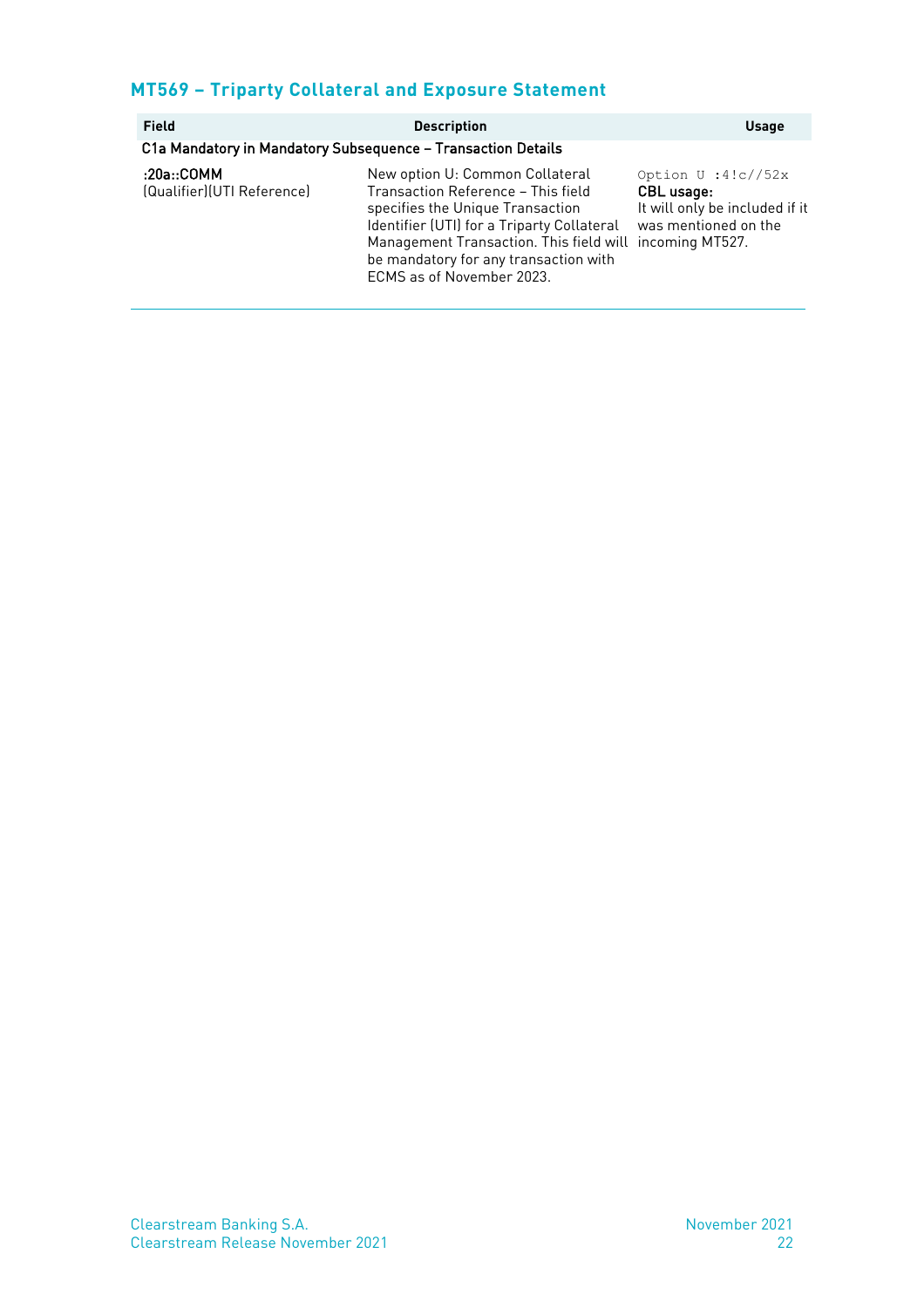### <span id="page-24-0"></span>**3. Unique sender's message reference**

A new settlement validation will be put in place to ensure that the sender's message reference mentioned in the settlement instruction is unique. Clearstream Banking will no longer accept two settlement instructions pending/failing with the same sender's message reference. This will remain valid as long as the instruction is "alive". Customers will be able to reuse this sender's message reference only once the instruction is cancelled or settled.

The sender's message reference of a settlement instruction (MT540-543) is mentioned in field :20C::SEME of mandatory sequence A. As per industry guidelines, any sender's message reference that is mentioned in the sender's reference field (:20C::SEME) should be unique and cannot be used for multiple existing instructions. Any instruction that is sent by a customer to Clearstream Banking with a sender's message reference that is not unique will be rejected and the customer will be informed via SWIFT MT548 of the rejection.